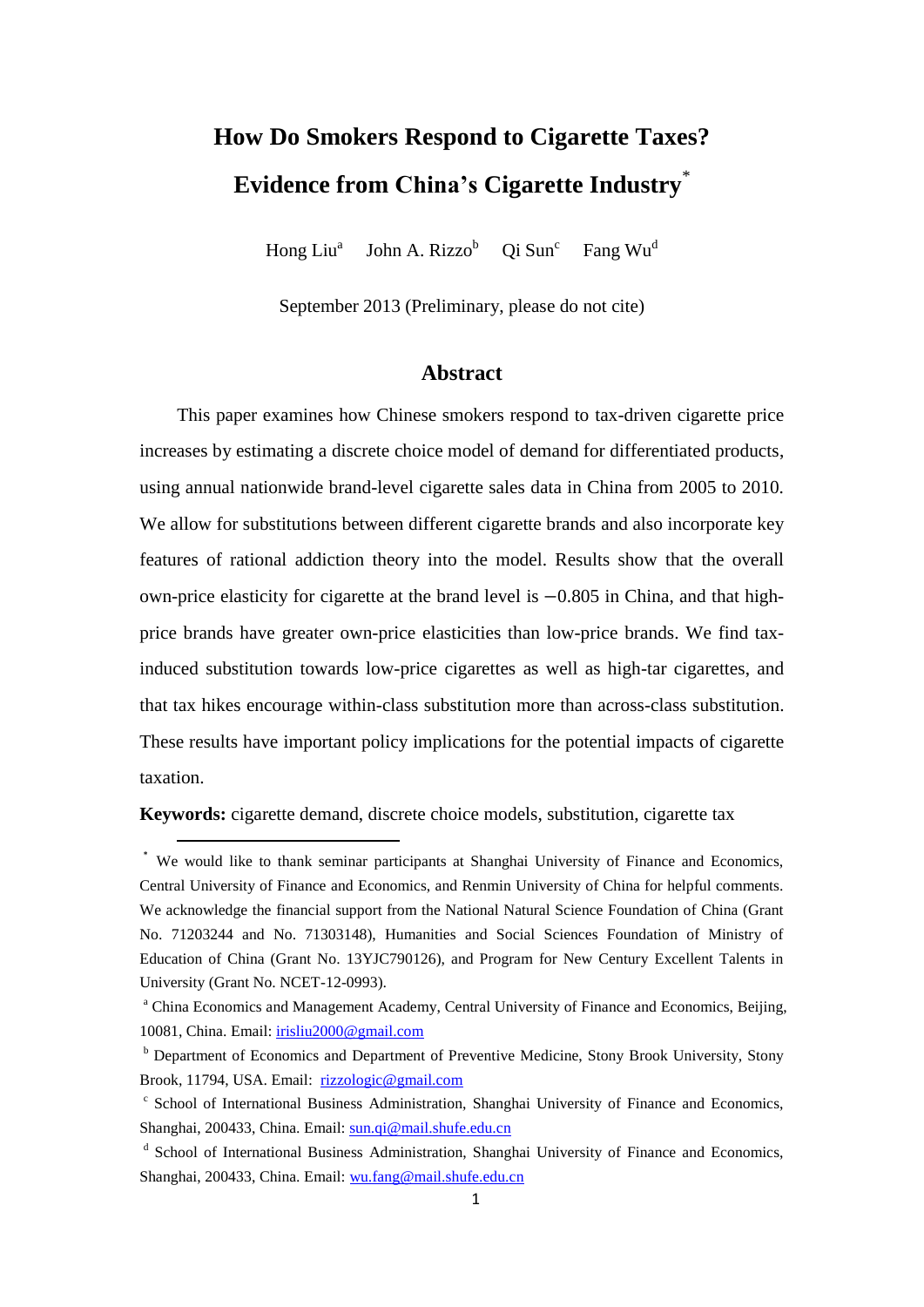## **1**.**Introduction**

Cigarette smoking is widely regarded as a leading cause of preventable illness and death in the world. Most countries have implemented various policies to reduce smoking, such as price increases through higher taxes, advertising and promotion bans, smoking restrictions, consumer education campaigns, and smoking cessation therapies. Numerous studies have shown that cigarette taxation is one of the most effective strategies (e.g. Keeler et al., 1993; Sung et al., 1994; Chaloupka and Warner, 2000), which can not only directly discourage the consumption of cigarette by price increase, but may also be earmarked for other publicly-funded tobacco interventions (Chaloupka et al., 2001; Tsai et al., 2003).

As the largest producer and consumer of cigarettes in the world, China had an estimated 301 million adult smokers and the smoking prevalence among adult men attained 52.9% in 2010 (Li et al., 2011). About two million people in China die from smoking-related diseases each year (WHO, 2010). To address this critical public health concern, China's government has endeavored to control tobacco use through various channels, but with limited success(Hu, 2006; Kenkel et al., 2009). Compared to other countries, cigarette prices are very low in China (WHO, 2010); moreover, the government has not implemented strong pricing and taxation measures to reduce cigarette smoking. There is considerable uncertainty about the likely success of cigarette taxation in China. First, there is limited evidence on Chinese consumers' sensitivity to cigarette prices and other behavioral responses. Second, the Chinese government has been cautious on major cigarette taxation overhaul since raising tobacco taxes may have a negative impact on employment and tax revenues from the tobacco industry, due to reduced cigarette consumption (Bishop et al., 2007; Hu et al., 2010).

To shed light on this issue, the present study examines how Chinese smokers respond to tax-driven cigarette price increases by estimating a discrete choice model of demand, using annual nationwide cigarette sales data on more than 75 cigarette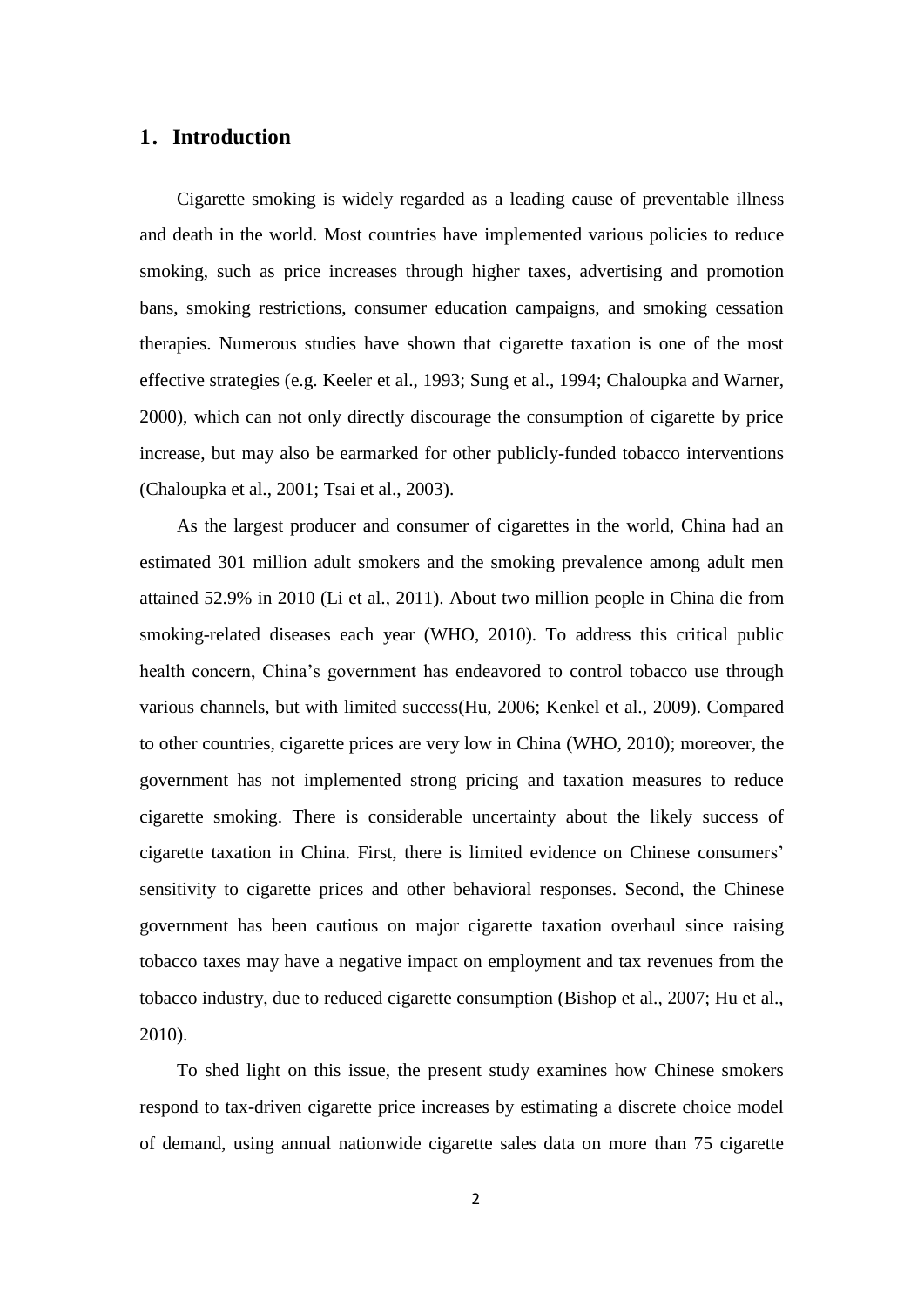brands during 2005 to 2010. Our approach makes several contributions to the literature. First, unlike prior studies, we allow for product differentiation in this market. Second, we employ brand-level data. These two features of our empirical model allow for substitution across cigarette brands and help us to quantify smokers' brand-switching behaviors. Third, we estimate not only own-price but cross-price elasticities of cigarette consumption as well at the *brand* level. Using the estimate parameters from the demand model, we then conduct numerical simulations to investigate the potential impact of proposed tax increases on cigarette sales, government revenue from cigarette taxes, and total tar and nicotine intakes.

There are several reasons to model the cigarette market, especially China's cigarette market, as one consisting of differentiated products. There are more than 100 cigarette brands in China which differ significantly in terms of quality and price. Treating cigarettes as differentiated products allows us to better understand that, when faced with price changes, consumers can not only choose the quantities of cigarette to smoke (e.g. choose smoking or not smoking; or choose more or less cigarettes to smoke), but may also choose different kinds of cigarettes to smoke (e.g. switch to less expensive brands when cigarette prices increase). As a result, we are able to calculate own-price as well as cross-price elasticities across cigarette brands. Therefore, given a tax-induced increase in cigarette prices, our model is able to account for substitution across different cigarette brands, and examine a richer set of smoker responses to cigarette price increases.

What responses might one expect to observe with tax-induced cigarette prices increases? First, smokers may try to maintain the number of cigarettes consumption and control the tax-induced financial burden by switching to less expensive brands of cigarettes (Wiltshire et al., 2001; Tsai et al., 2005). Second, since cigarette smoking is addictive, there may be another important type of compensating behavior that is biological. Cigarette taxes are levied per unit, independent of cigarette yields of nicotine (which is the major psychoactive agent in tobacco) and tar (which is associated with taste). A tax increase would lead to an increase in the price per unit of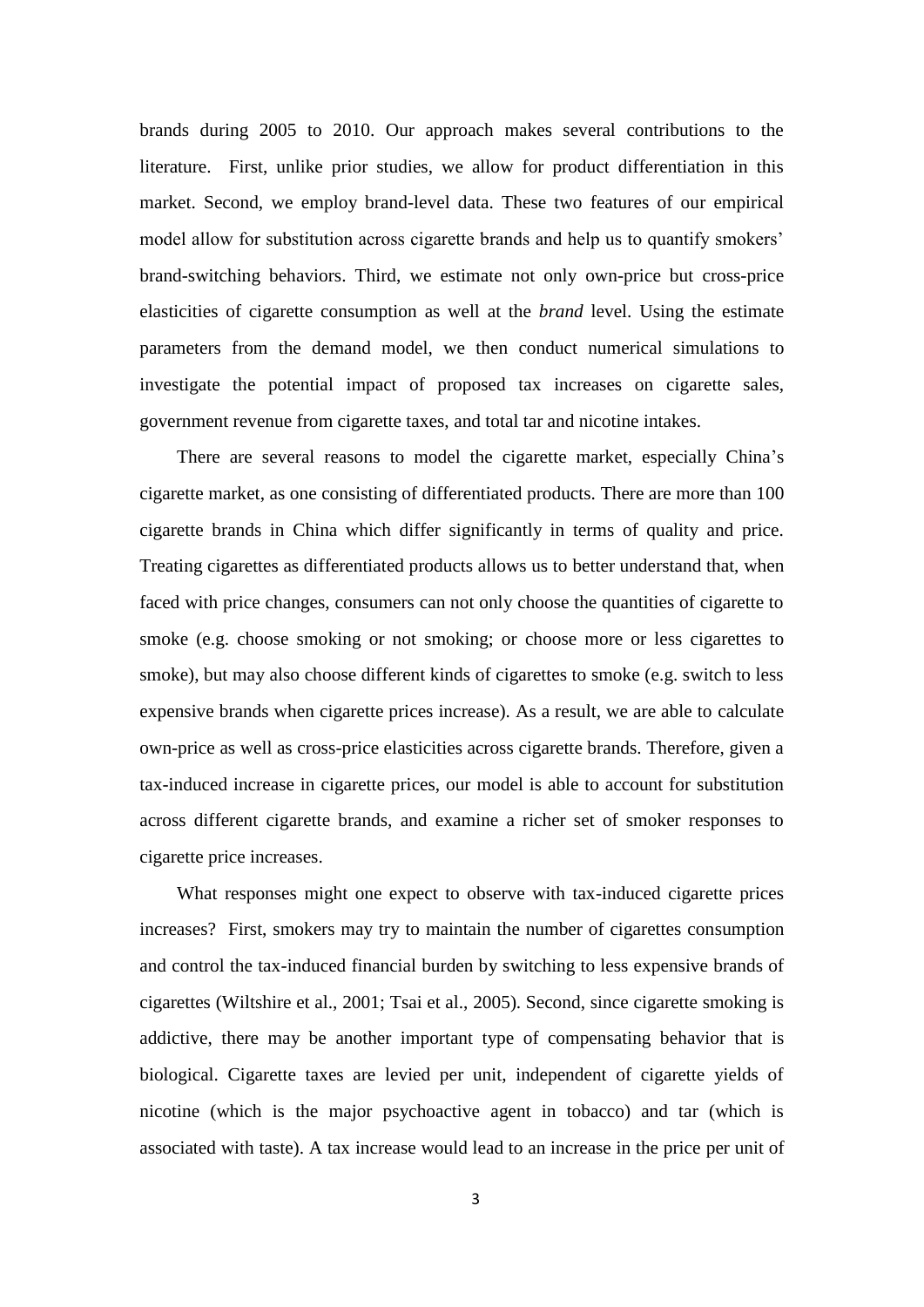tar and nicotine in low-yield brands, relative to high-yield brands. Thus, when faced with the forced reductions in the number of cigarettes consumed, smokers may compensate by switching to cigarettes higher in tar and nicotine content to maintain their current levels of tar or nicotine intakes. As health risks of smoking are correlated with average daily tar and nicotine intake (e.g. Stellman and Garfinkel, 1989), such tax-induced compensating behavior may undermine the effectiveness of cigarette taxation with regard to the health of smokers (Harris, 1980).

A number of recent studies have shown significant evidence of smokers' compensatory behavior in response to tax changes using individual-level data from the US or Taiwan (Evans and Farelly, 1998; Farelly et al., 2004; Tsai et al., 2005; Adda and Cornaglia, 2006; Abrevaya and Puzzello, 2012; and Adda and Cornaglia, 2012). However, very few studies in the literature on cigarette demand have treated cigarettes as differentiated products. Three notable exceptions are Tan (2006), Cilliberto and Kuminoff (2011), and Qi (2013). They apply differentiated product models to study the cigarette market in the US. However, these studies focus on the effects of major policy changes on firms' behaviors. In contrast, we focus on the demand side, studying the effects of tax-induced increases in cigarette prices on consumers' smoking behaviors.

By studying cigarette demand in China, this paper is also related to a growing empirical literature on the effects of price on cigarette demand in low- and middleincome countries, a topic of considerable policy interests given the growth in cigarette consumption in many of these countries. It is widely argued that smokers in developing countries are likely to be more sensitive to the price of cigarettes than those in developed countries (Warner, 1990), given their relatively low initial smoking, low incomes (Warner, 1990) and education levels (Chaloupka et al., 2000). Consistent with this argument, studies on Papua New Guinea (Chapman and Richardson, 1990), and Bulgaria (Sayginsoy and De Beyer, 2002) report estimated price elasticities that range from  $-0.8$  to  $-1.42$ , considerably higher in magnitude than the average estimates of about  $-0.4$  (with a narrower range  $-0.3$  to  $-0.5$ ) for the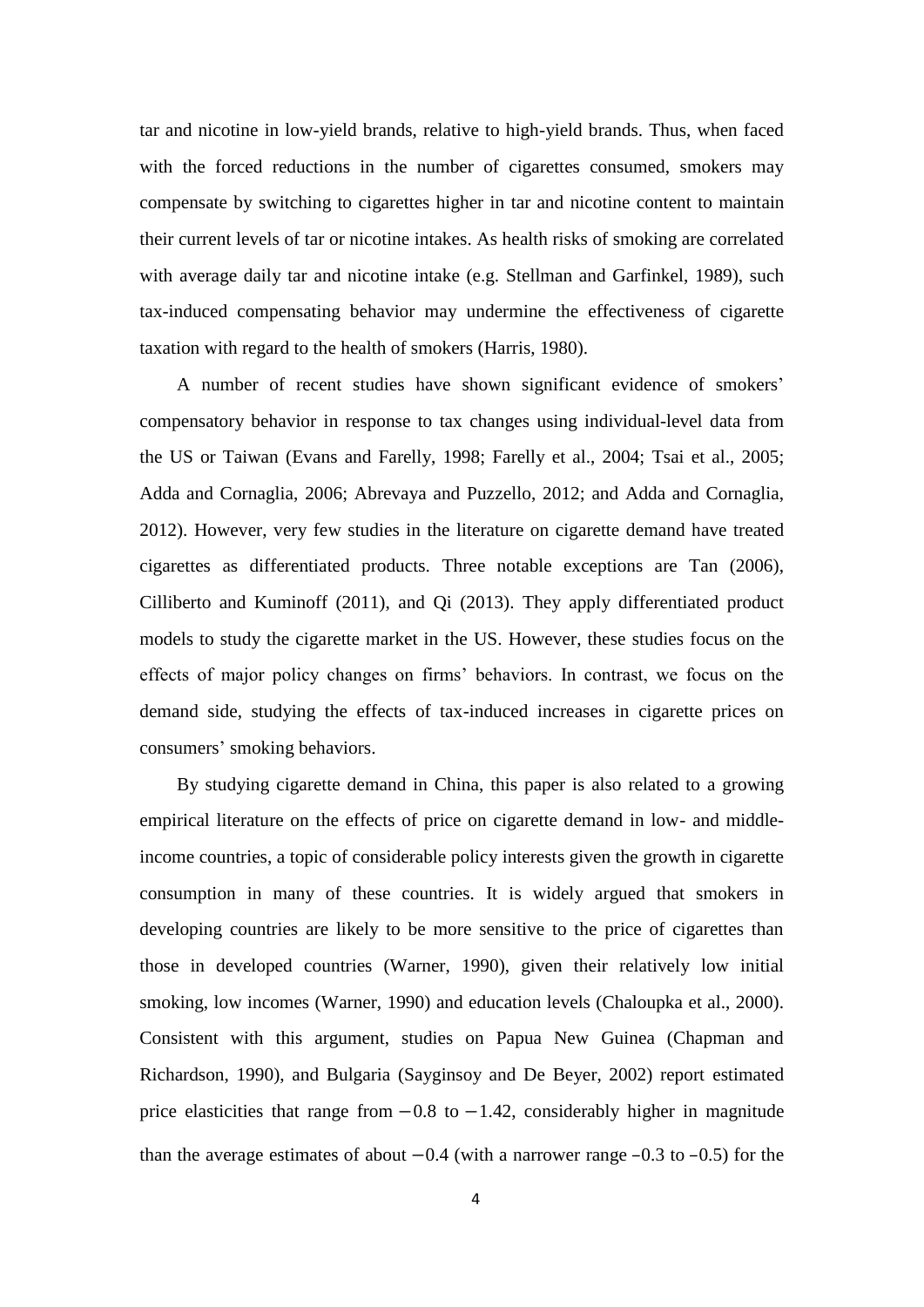US and other industrialized countries (Warner, 1990; Lance et al., 2004; Wilkins et al., 2004). The limited studies focusing on smokers in China find a wide range of price elasticities of cigarette consumption. Lance et al. (2004) find that the price elasticity is low, with a range of 0 to  $-0.15$  in China, using longitudinal household and community survey data in China. However, Bishop et al. (2007) obtain an elasticity estimate of  $-0.5$  using individual data in urban China in 1995. Chen and Xing (2011) use another household survey data covering eight provinces in northern China from 1999 to 2001 and find an overall price elasticity ranging from  $-0.35$  to  $-0.82$ , depending on different model specifications.

Most of the above literature has treated cigarettes as a homogenous good so that consumers can only choose to smoke fewer cigarettes when cigarette prices increase. Therefore, they tend to overestimate the magnitude of own-price elasticity of cigarette demand (i.e. underestimate the price sensitivity) because they do not allow for smokers' substitution behaviors. Chen and Xing (2011) is the first study to control for smokers' choice of cigarettes quality when estimating price elasticity of cigarette demand in China. They measure a household's choice of different cigarette quality by calculating the unit costs of cigarettes that the household consumes (i.e. total expenses on cigarettes divided by the total quantity of cigarette consumption). In our study, we define differentiation in cigarettes at the *brand* level in terms of differentiation in brand characteristics (e.g. price, nicotine, tar, and carbon-dioxide yields). Therefore, we allow for more specific measures of differentiation in cigarette quality than the unit-value measure, and are able to obtain more realistic substitution patterns of cigarette demand, enhancing the accuracy of our policy simulations.

In addition, we incorporate key features of rational addiction theory (Becker and Murphy, 1988; Ciliberto and Kuminoff, 2011) into our model. Thus in our model, consumers' smoking decisions are affected not only by the characteristics of cigarette brands, but also by their past cigarette consumption as well as their expectations with respect to future cigarette prices.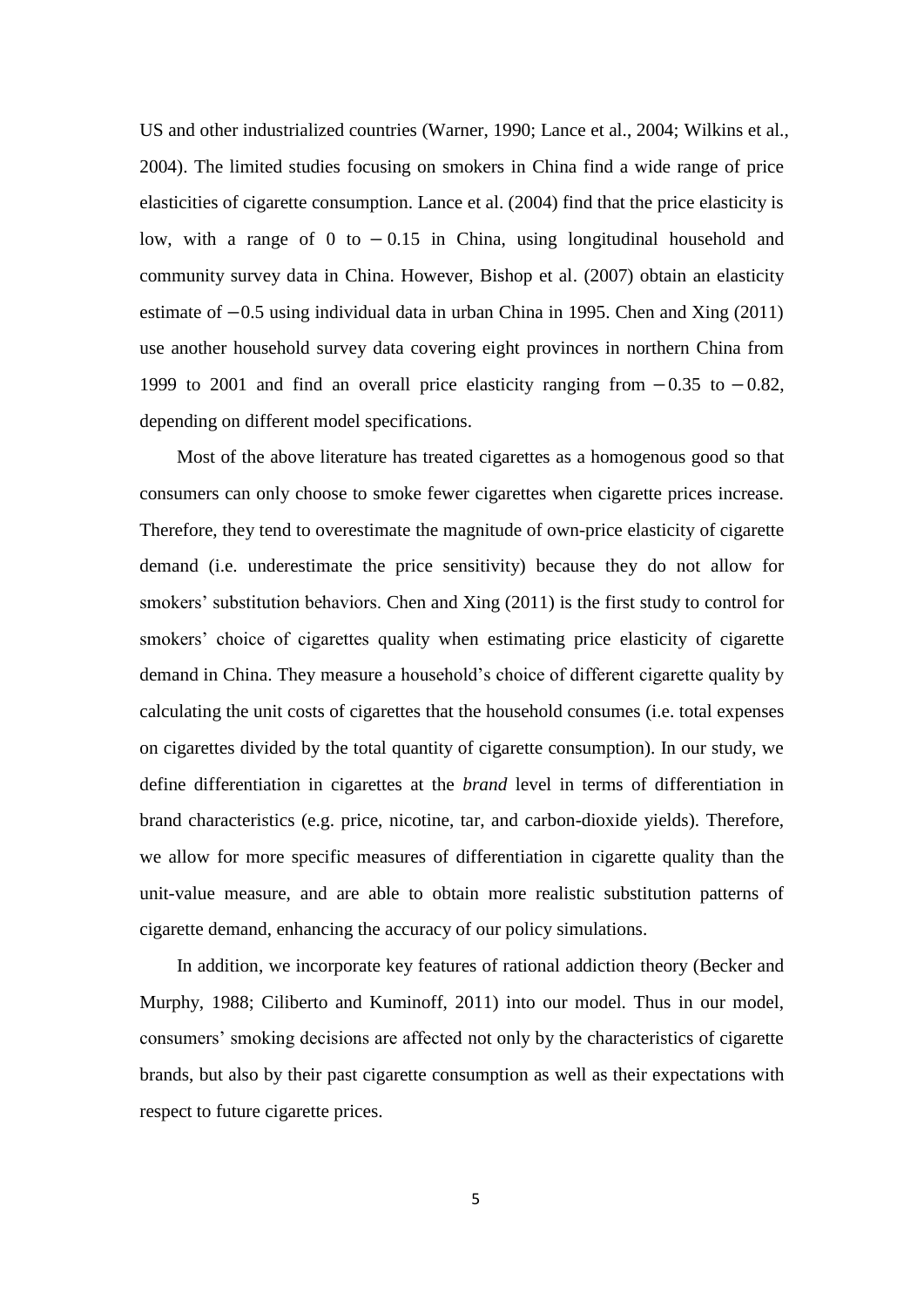The remainder of the paper is organized as follows. Section 2 briefly describes the institutional background of China's tobacco industry and cigarette taxation policies. Section 3 describes the data used in this paper. Section 4 introduces our econometric model and estimation strategy. Section 5 presents our empirical findings, and Section 6 concludes.

# **2. Industry Background**

China is the largest producer and consumer of tobacco products in the world, where thirty percent of the world's cigarettes are consumed. China's tobacco industry is tightly regulated by the government, with farming, production, distribution, sales, and marketing of all tobacco and tobacco products in China are under the control of China National Tobacco Corporation (CNTC), a state-owned monopoly. The State Tobacco Monopoly Administration (STMA) is the regulatory agency in charge of enforcing related policies for tobacco and cigarette products in China. Although the CNTC and the STMA were intended to be two separate entities in principle, in practice they function as one organization with two name plates, performing both functions of management and regulation.

CNTC has approximately 40 cigarette manufacturers with locations in every province in China except Tibet. These manufacturers are responsible for cigarette production, while the distribution sector of CNTC is in charge of cigarette sales. STMA directly sets and controls the retail price of every cigarette brand in China through its licensing system because only licensed retailer can legally sell cigarettes in China.

There are over 100 domestic cigarette brands in the market (Li et al., 2010). Foreign brands have been introduced into the market since China entered the World Trade Organization in 2001, but they only account for about 3 percent of the Chinese market. Figure 1 shows that the top 50 best-selling cigarette brands account for 54.7 to 88.3 percent of all cigarettes sales in China in a given year from 2005 to 2010.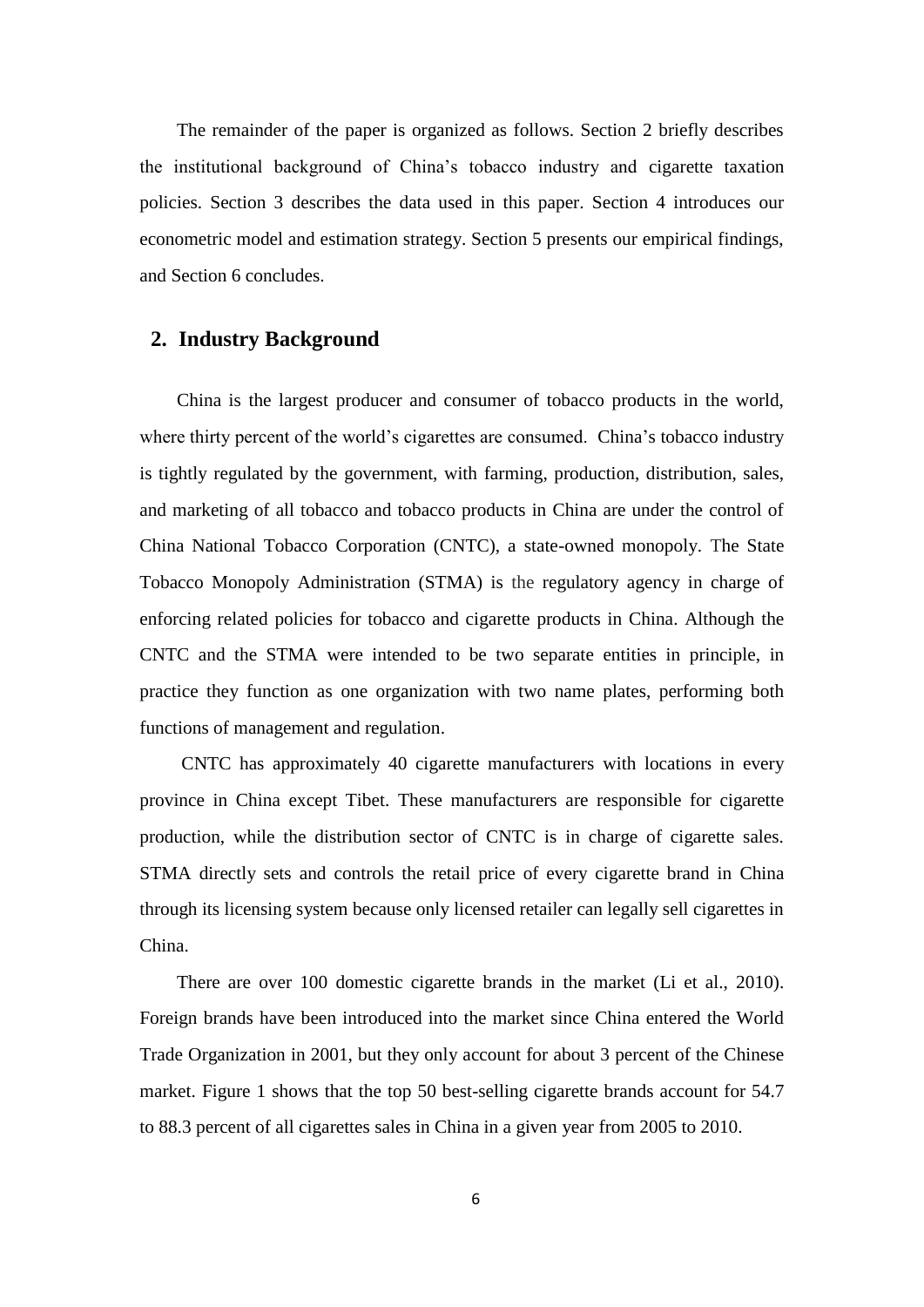## [Insert Figure 1 here]

Figure 2 depicts the evolution of market shares of several best-selling cigarette brands in China during the period 2005-2010. It reveals that the Chinese cigarette market has two key features. First, it is much less concentrated than those in other developed countries. For example, the best-selling brand of 2010 in China, Hongtasha, comprise only 6.2% of the market, whereas the most popular cigarette in the US, Marlboro, had a 42% share of the US retail market in the same year. Second, from Figure 2 we can also see that the market shares of those popular brands have been increasing steadily from 2005 to 2010. For example, the market share of Hongtasha has increased four-fold, becoming the brand with the highest growth rate. It suggests that although there are many brands competing in China's cigarette market, the top brands have indeed been gaining market share and market power during the period 2005-2010. Thus, this industry has become more concentrated during the period of our study.

# [Insert Figure 2 here]

Within each brand there are also multiple varieties differing in terms of price and quality.. The price of a pack of 20 cigarettes is relatively low, with a median 6 RMB, which is less than \$1 US.<sup>1</sup> According to the quality of tobacco leaves and the price of cigarettes, Chinese cigarettes are classified into five grades (grade 1 to grade 5, and higher is better) by the CNTC.

The cigarette tax in China consists of a specific excise tax and an ad valorem tax. Before May 2009, the specific excise tax was 0.06 RMB per pack, the same for all cigarettes. The ad valorem tax rate had two tiers: 30% for cigarettes with a producer price<sup>2</sup> less than 5 RMB per pack, called class B cigarettes which include cigarettes of

 $\overline{\phantom{a}}$ 

<sup>&</sup>lt;sup>1</sup> The vearly average exchange rate for 2010 is that 1 US dollar=6.78 Chinese Yuan RMB.

 $2^2$  Producer price is the internal price the distribution sector of CNTC pays to its manufacturers.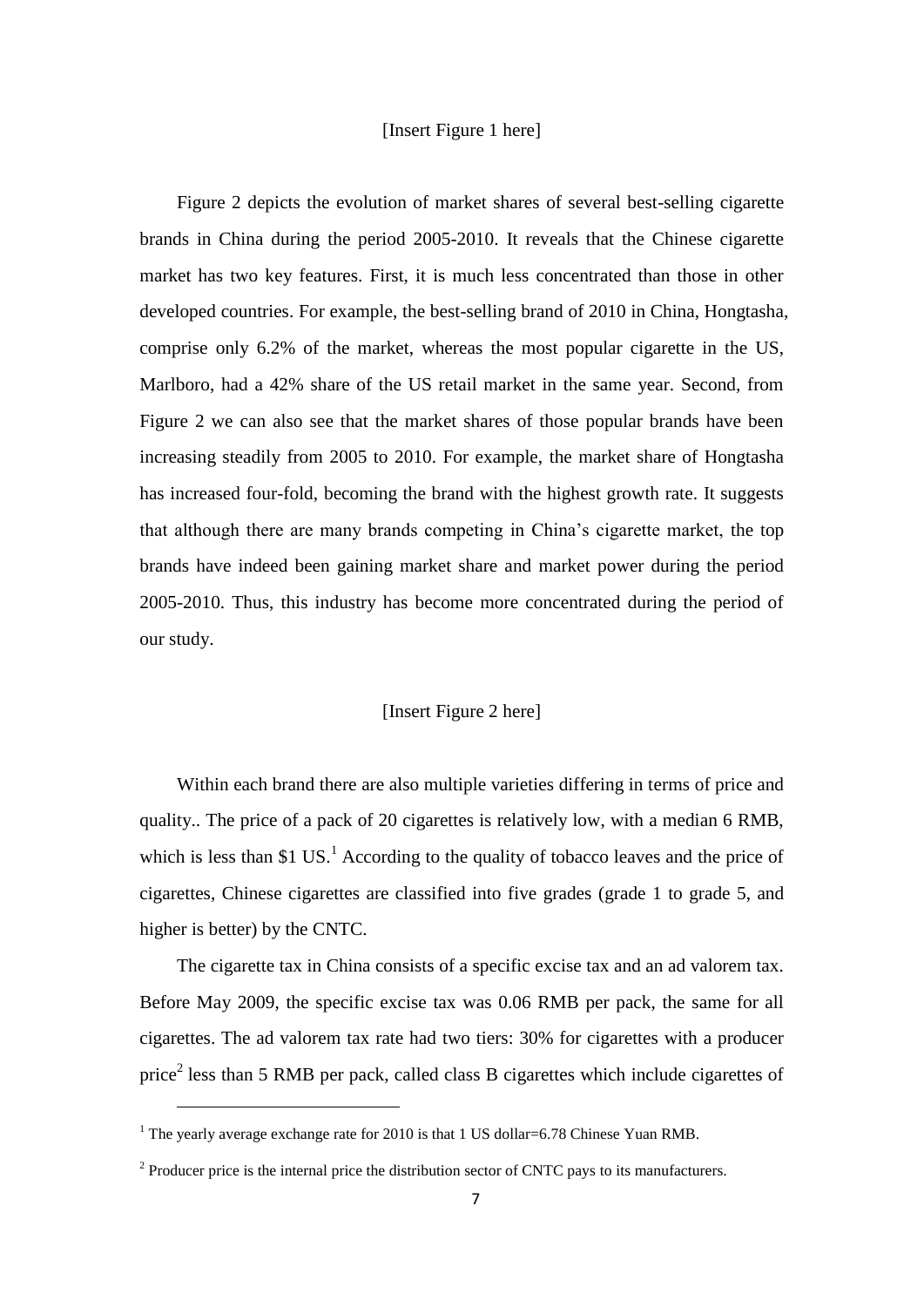grades 1 and 2, and 45% for cigarettes with the producer price higher than or equal to 5 RMB per pack, called class A cigarettes which include cigarettes of grades 3, 4 and 5.

## [Insert Table 1 here]

In May 2009, there was an adjustment to the cigarette tax rate schedule, announced by the Chinese government. As shown in Table 1, the specific excise tax of 0.06 RMB per pack remained unchanged. But the ad valorem tax rates were raised to 36% and 56% and the price band separating the two tiers was increased to 7 RMB per pack from 5 RMB per pack. Most cigarettes sold are subject to the 36% ad valorem excise. In addition, a new 5% excise was added at the wholesale level for all cigarettes. At the same time, the government also required the CNTC to absorb all of the tax increase from its profits and not pass it on to consumers. Thus, the 2009 tax adjustment has not served as a tobacco control measure, but a transfer from CNTC to the government, which has not increased the retail prices of cigarettes to consumers (Gao et al., 2012).

Studies have shown that the total cigarette tax burden in China was about 35-40 percent of the retail price level under the tax schedule in effect before May 2009 (Sunley, 2008; Hu et al., 2008). Even if the 2009 tax increase were translated into higher retail prices, Hu et al. (2010) suggest that the new tax rate at the retail price level would be only 43.4%, which is still far below the world median level of 65-70%. Relative to other developed countries, these studies imply that the Chinese government has not implemented increased cigarette taxes as an aggressive tobacco control policy, possibly reflecting concerns about smokers' potential responses to taxinduced increases in cigarette price as well as its potential impacts on government tax revenue and the tobacco industry (Hu et al., 2010).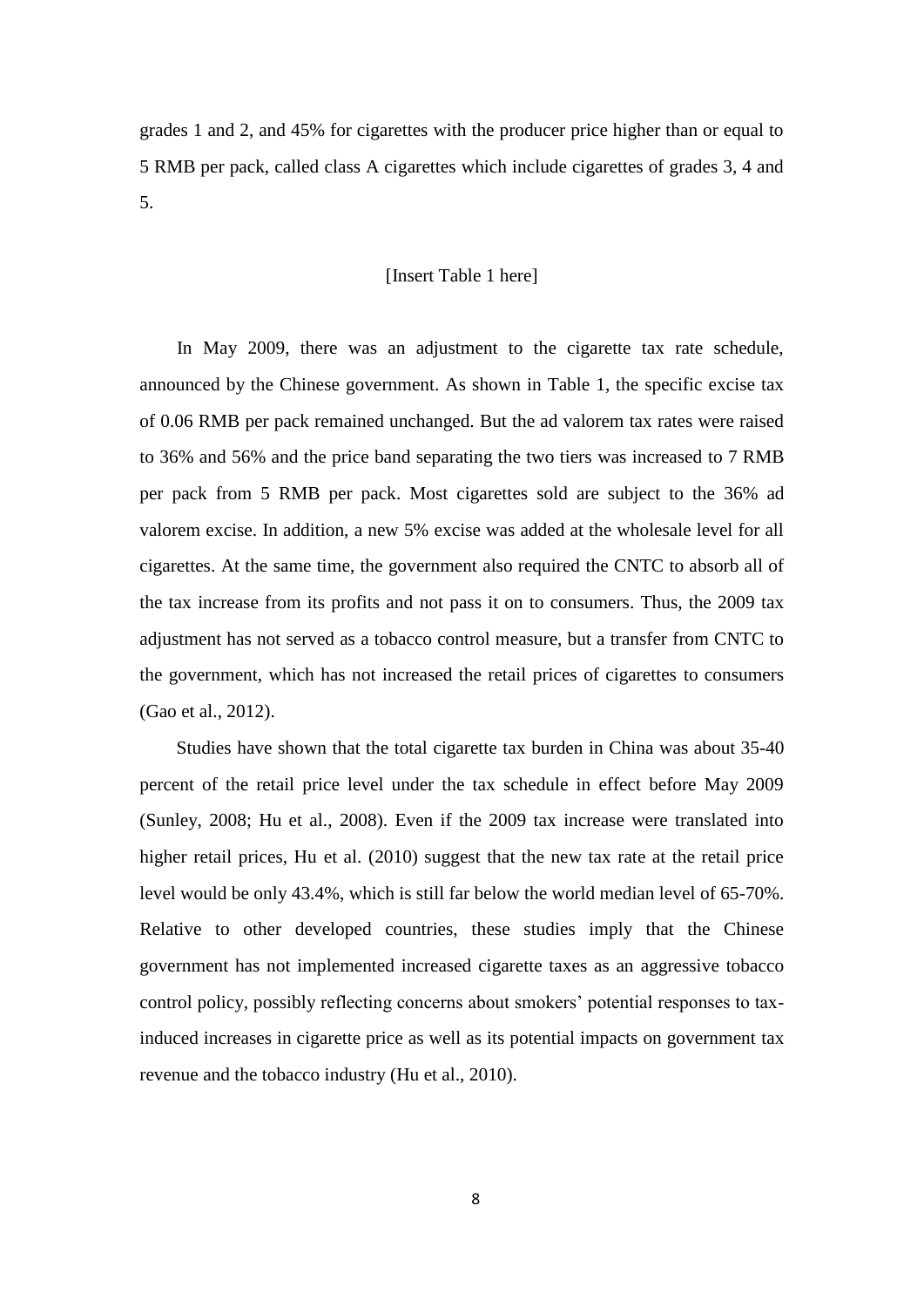# **3. Data and Variables**

In this study we use annual nationwide cigarette sales data at the brand level from 2005 to 2010, which comes from multiple sources. This section describes the data sources, and how study variables are defined and constructed.

#### **3.1 Cigarette Brand Sales**

 $\overline{a}$ 

We obtain cigarette sales data from two sources: *Global Market Information Database* and *China Tobacco Year Book* 2005-2010. The former tracks the sales data of various cigarette brands in China from 2005 to 2010, while the latter mainly collects the sales data of the top 50 best-selling cigarette brands in China. We combine these two sources of sales data and exclude brands having tiny market shares (less than 0.1 percent). Thus, we obtain 49 to 65 brands each year and 348 brand-year observations from 2005 to 2010.

Since not smoking, the outside good in our model, is also a choice same as each cigarette brand for consumers, we need to redefine the market to incorporate the option of not smoking, and adjust the market share for each cigarette brand (including not smoking) with respect to the market size under this market definition. Our definition of market is the potential cigarette market in China, and the size for this market is the number of cigarette would be sold if all population aged 15 and above  $3<sup>3</sup>$ are smokers.

We use various sources to estimate the above potential market size for cigarette consumption in China. We first collect information on smoking participation in China. The major sources of such information are two waves of the *Analysis Report of National Health Services Survey in China* conducted by the Ministry of Health of China in 2003 and 2008, respectively, and the *Global Adult Tobacco Survey China* (GATS China) conducted in 2010 by WHO. The first two surveys by the Ministry of Health estimate that the prevalence of smoking in the Chinese population aged 15 and above was approximately 26.0% in 2003 and 25.8% in 2008, and GATS China

<sup>&</sup>lt;sup>3</sup> China tracks smoking prevalence among adults aged 15 or older, and use it to calculate smoking participation rate.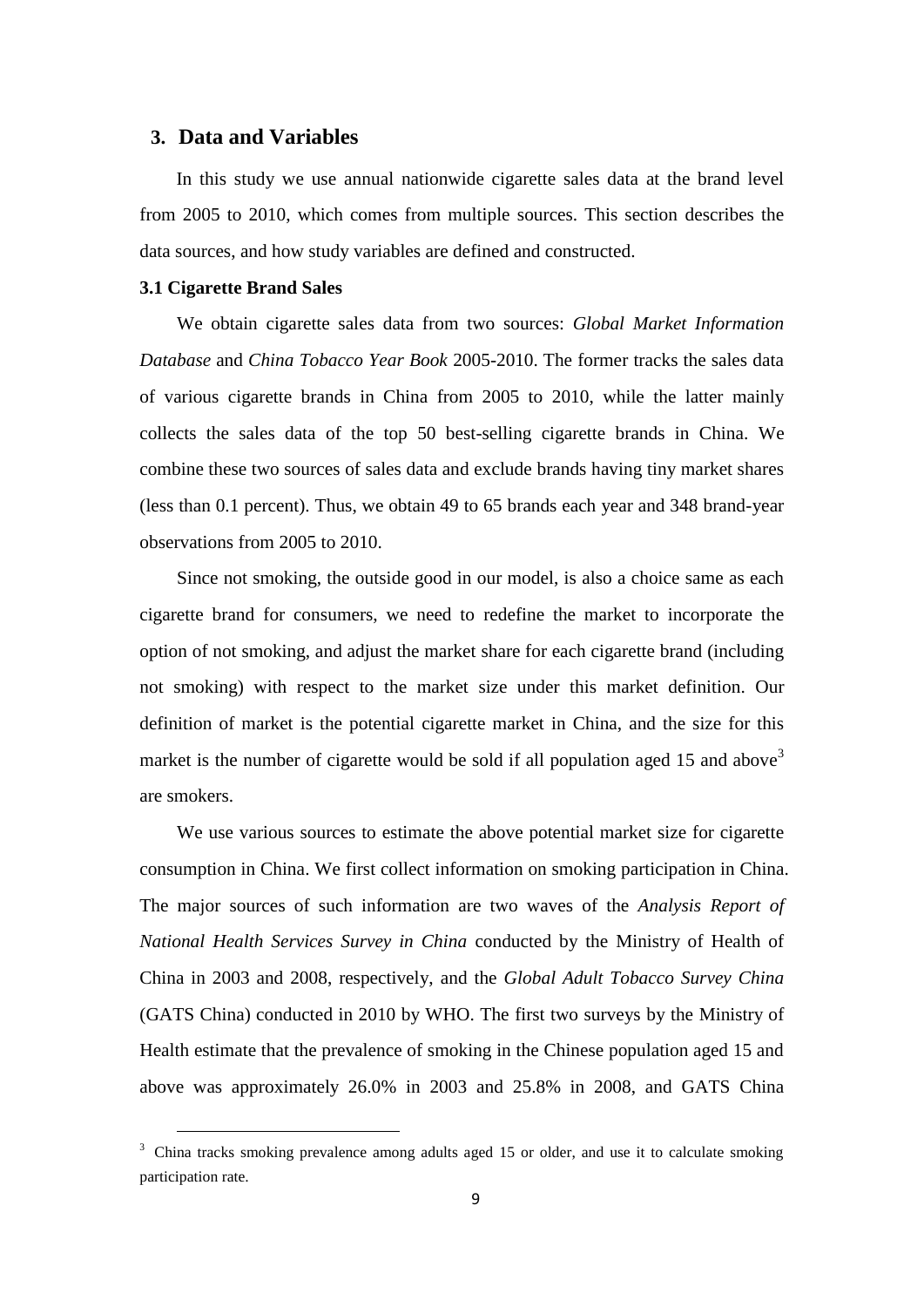estimates indicate that smoking prevalence was 28.1% in 2010. We then infer smoking prevalence rate in other years of our study period 2005-2010 by interpolating the average growth rate in smoking prevalence from 2003 to 2010 using these three available numbers. Therefore, assuming that the number of cigarettes consumed in each year is the same for every smoker, we construct our measure of relative market share for each brand by dividing its observed market share by the smoking prevalence rate in each year, which is the market share of each cigarette band (including the option of not smoking) relative to the size of the potential cigarette market we have defined above.

## [Insert Table 2 here]

#### **3.2 Brand Price and Characteristics**

The data on cigarette prices and characteristics are obtained from STMA. For cigarette price, this dataset contains the suggested retail price per pack for each variety within each cigarette brand. However, since we only have cigarette sales data at the brand level, we use the average price of all the varieties within each brand as the brand price. All prices are deflated to RMB in 2005. As summarized in Table 2, the descriptive statistics show that the average retail price for a pack of 20 cigarettes is about 7.85 RMB in our sample, but varies substantially by brand, ranging from 1.9 RMB to 42 RMB.

For each cigarette brand in our sample, we have four variables for brand characteristics.<sup>4</sup> The first three variables measure tar, nicotine and carbon monoxide (CO) yields of each cigarette brand, respectively, defined as milligrams per cigarette. Both tar and nicotine are associated with the sensory experience of cigarette smoking. More specifically, tar content influences the taste of cigarettes, while nicotine is the major psychoactive agent in tobacco responsible for the addictive properties of cigarettes. Again, although we have variety-specific data for these three measures, we

 $\overline{\phantom{a}}$ 

<sup>&</sup>lt;sup>4</sup> The values for all the four characteristics of not smoking are defined as zero.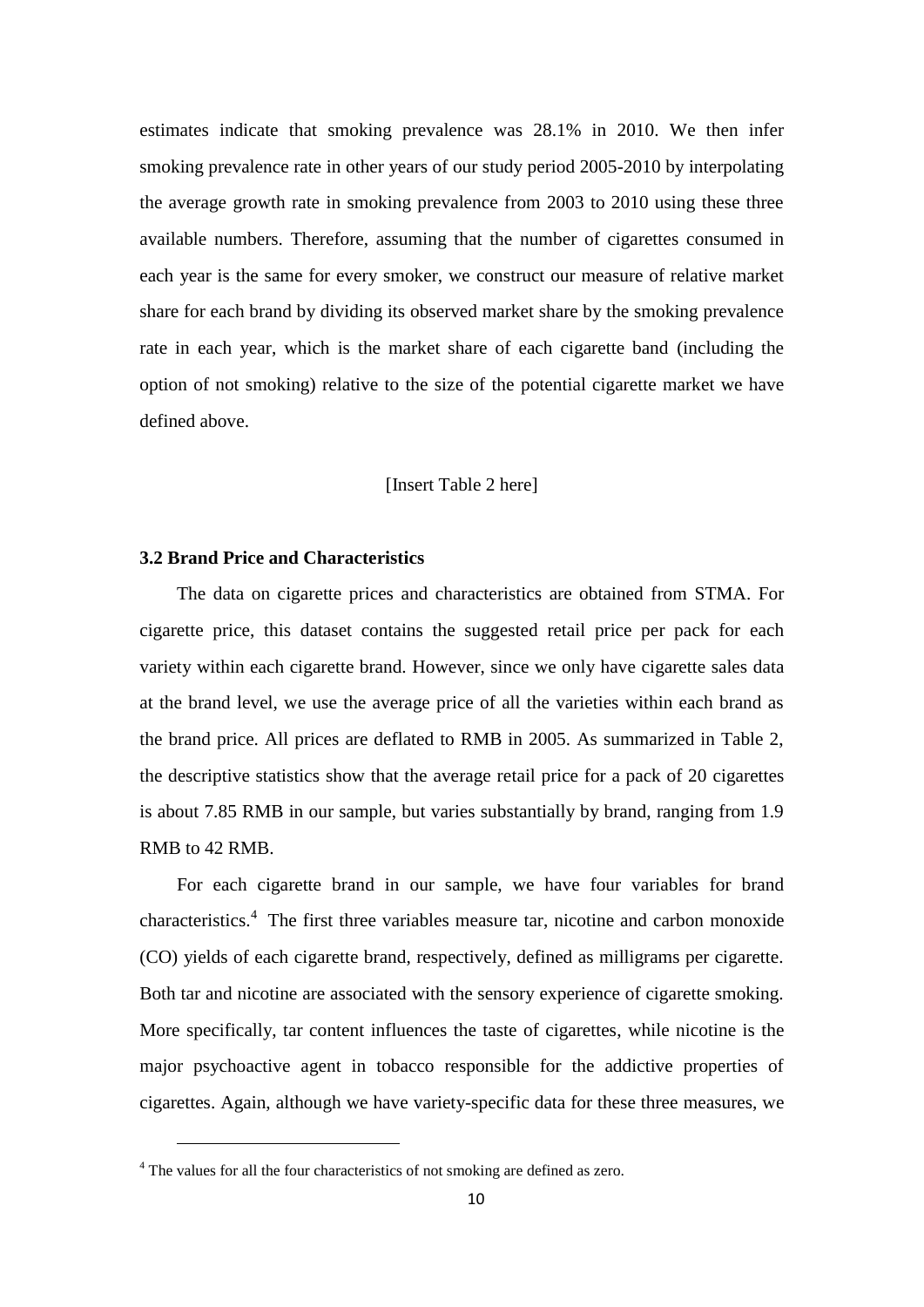use the average content across different varieties within each brand as the brand-level yields to match our market share data at the brand level. Similar to the U.S. cigarette market (Evans and Farrelly, 1998), we find little price difference between low- and high-yield cigarettes.<sup>5</sup> The last variable measuring brand characteristics is the number of varieties within each brand, and on average, each brand includes 6 to 7 varieties as shown in Table 2.

Compared to class B (lower-tier) cigarette brands, class A (higher-tier) brands have slightly greater market shares and more varieties within the brand class. Moreover, the tar yield of class A cigarette brands is higher than that of class B brands.

#### **3.3 Rational Addiction**

 $\overline{\phantom{a}}$ 

The rational addiction literature suggests that there is a dependence of smokers' current smoking behavior on their *past* cigarette consumption (Chaloupka, 1991; Becker et al., 1994), and that smokers are forward-looking with respect to future prices of cigarettes (Gruber and Köszegi, 2001; Coppejans et al., 2007). To capture these features,, we construct two variables.

The first variable measures smoking addiction of an individual consumer. Ideally, we should have an addiction measure that is brand-specific. However, we do not have data on the number of smokers for each brand. Therefore, we construct an addiction measure that is year-specific but the same for all cigarette brands in a given year as follows. First, we obtain the estimated number of smokers in each year, according to smoking prevalence rate and population data from the *Chinese Population Census*.

<sup>&</sup>lt;sup>5</sup> For example, the average price of cigarettes with nicotine greater than or equal to 1.1mg/cigarette (high yield) is 7.72 RMB/pack with a standard deviation of 7.43 RMB/pack (224 observations), and the average price of cigarettes with nicotine less than 1.1mg/cigarette (low yield) is 8.08 RMB/pack with a standard deviation of 4.21 RMB/pack (124 observations). Statistical testing using the standard *t* tests revealed no significant price differences between high- and low-yield cigarettes in China, which is consistent with the findings in the US (Evans and Farrelly, 1998).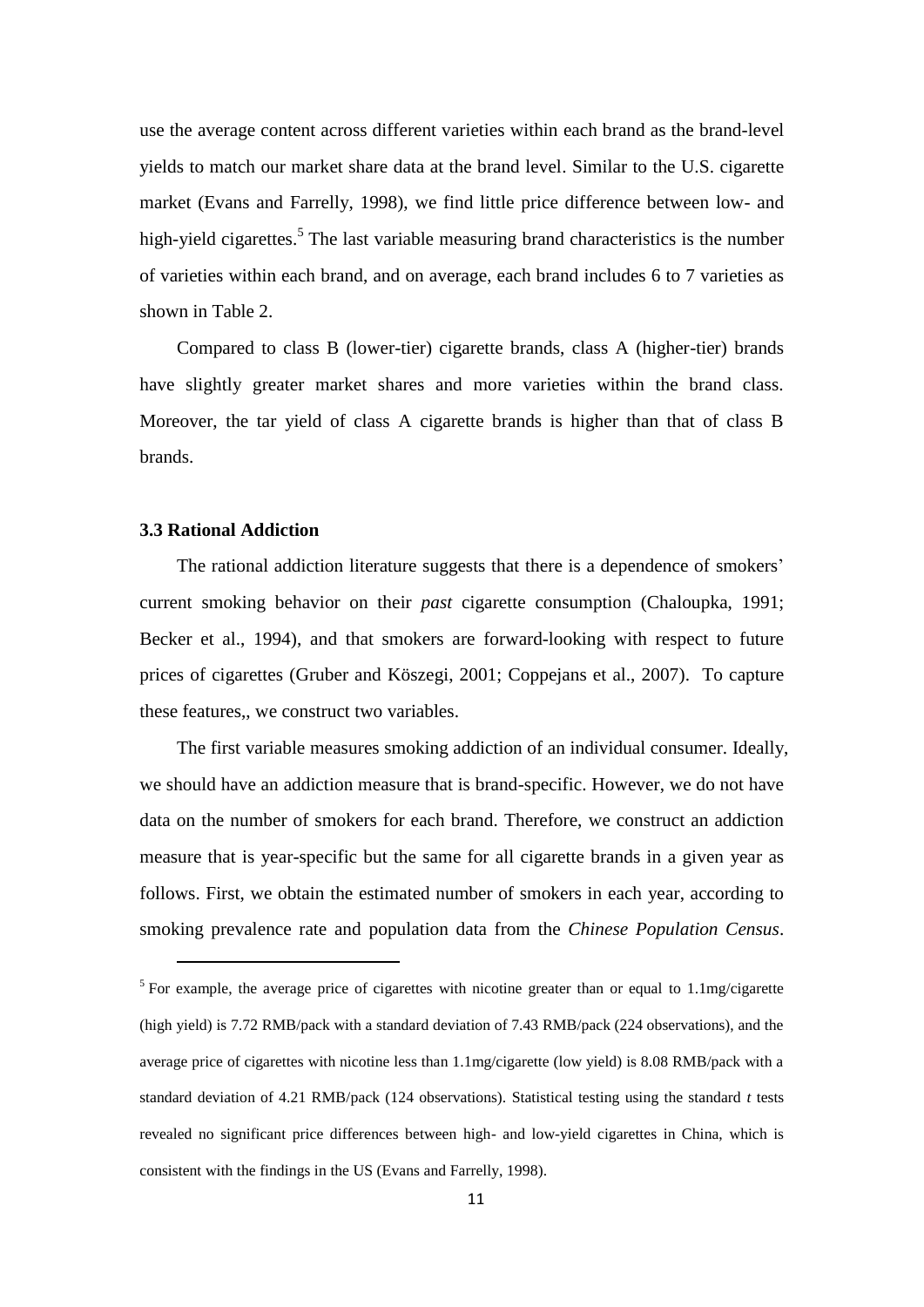Then, we calculate the average smoking intensity per person in each year by dividing the annual total cigarette sales by the estimated number of smokers. We use this measure of smoking intensity at year  $t-1$  as the measure for addiction at year t. Furthermore, we normalize the addiction measure to 1 in 2005.

The second variable is constructed to measure consumers' expectations about the future cigarette prices. As cigarette prices are regulated by STMA in China, the prices of most cigarette brands change little over time during our study period. Therefore, we calculate the sales-weighted average price at the manufacturer level and use changes in this measure to reflect consumers' expectations about cigarette price trends. Following Ciliberto and Kuminoff (2011), we construct a binary variable that is equal to 1 if, for any particular manufacturer, the sales-weighted average price of all of its cigarette brands in period t is higher than that in period  $t - 1$ , and equal to zero otherwise. It is implicitly assumed here that smokers predict future cigarette prices based on past price changes, i.e. current price increases could signal an increasing price trend in the future, which is consistent with Gruber and Köszegi (2001) and Sloan et al. (2003).

## **4. Empirical Methods**

 In this study, we follow Berry's (1994) theoretical framework by modeling cigarettes as differentiated products rather than a homogenous good, and estimating the demand for cigarettes in China using brand-level sales data. In our model, consumers not only choose between smoking and not smoking, but also make choices among different brands when choosing cigarettes. We are able to obtain cross-brand substitution patterns which could not be identified in previous studies based on models treating cigarettes as homogenous goods.

## **4.1. Model**

We use a nested logit model to model consumers' demand for differentiated cigarettes and obtain the demand parameters. The nested logit model has the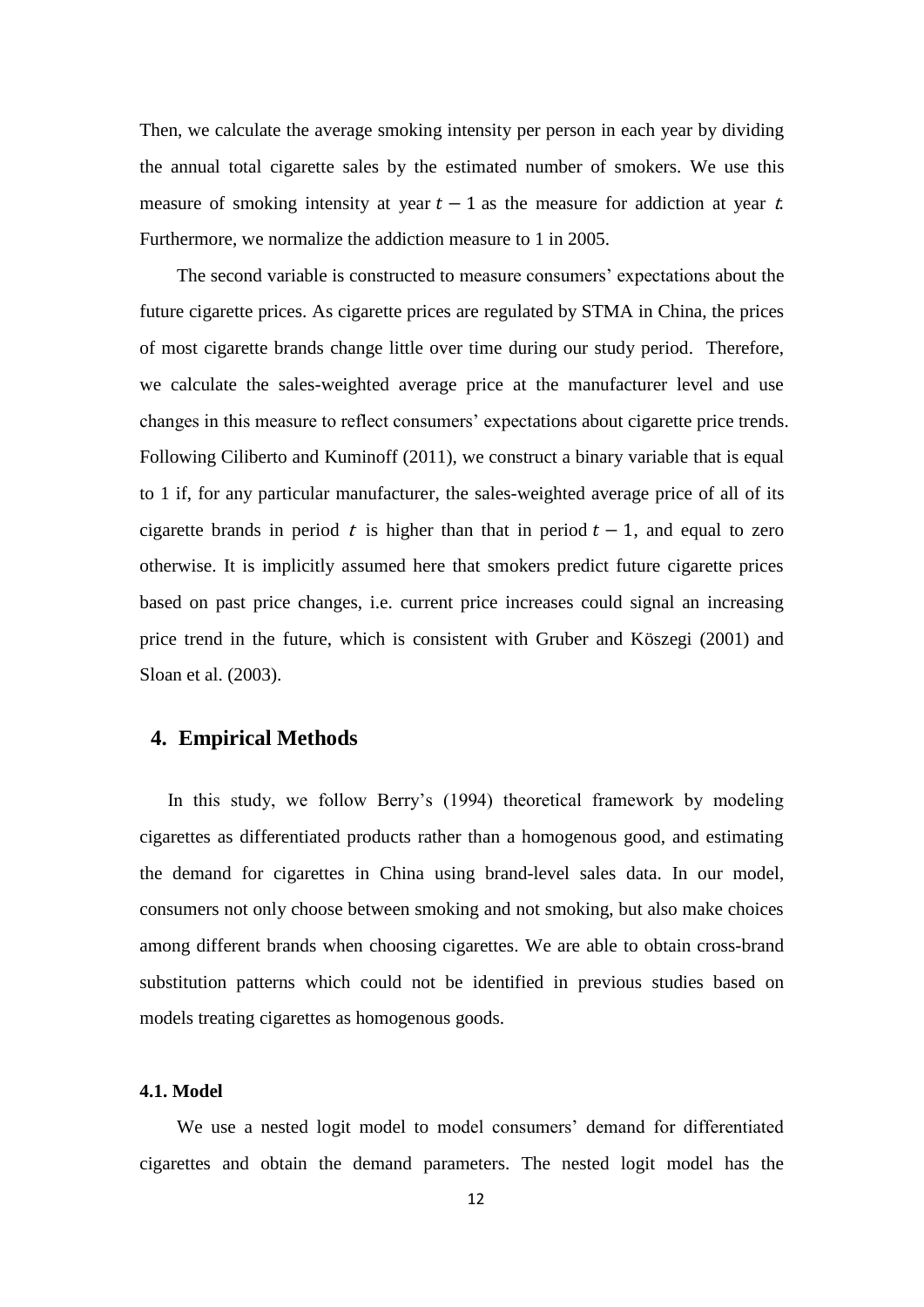advantage over the simple logit model in that it is not subject to the traditional problem of independence from irrelevant alternatives (IIA). The nested logit model allows consumers' tastes for cigarette brands to be correlated across different alternatives while preserving the assumption that consumers' tastes have an extreme value distribution (McFadden, 1981; Berry, 1994).

We model a consumer's cigarette purchase decision in a sequential fashion. More specifically, at the top level of the decision process, a consumer has to decide to smoke cigarettes or not. After deciding to smoke, the consumer's second-level decision is to choose from among cigarette brands with different quality/price tiers. According to the official classification criteria of the CNTC, we group cigarettes into two classes,  $g = 1, 2$ , corresponding to higher-tier (class A) and lower-tier (class B) cigarettes, respectively. At the lowest level, the smoker chooses the cigarette brand to purchase given the cigarette class that has been chosen. To summarize, each consumer i chooses among  $I + 1$  alternatives (including not smoking) according to the above decision process, where *I* denotes the number of cigarette brands available in China's cigarette market in a given year.

We assume that the utility of consumer  $i$  derived from purchasing the cigarette brand  $\dot{\jmath}$  at period  $\dot{\jmath}$  is determined by the following equation

$$
u_{ijt} = x_{jt}\beta - \alpha p_{jt} + \varphi a_t + \phi p_{j,t+1}^e + \xi_{jt} + \gamma_{it}(\sigma) + (1 - \sigma)\varepsilon_{ijt} \tag{1}
$$

Where  $x_{it}$  is a vector of the observed characteristics of cigarette brand j at period t;  $p_{it}$  denotes the price of cigarette brand *j* at period t;  $a_t$  is our measure of smokers' degree of smoking addiction, proxied by the number of cigarettes an average smoker consumes in period  $t - 1$ ; and  $p_{i,t+1}^e$  is a binary variable that measures smokers' expectation about the price change at period  $t + 1$ .  $\beta$ ,  $\alpha$ ,  $\varphi$ , and  $\eta$  are structural parameters to be estimated. As implied by rational addiction theory, we expect that  $\varphi > 0$  and  $\varphi < 0$ .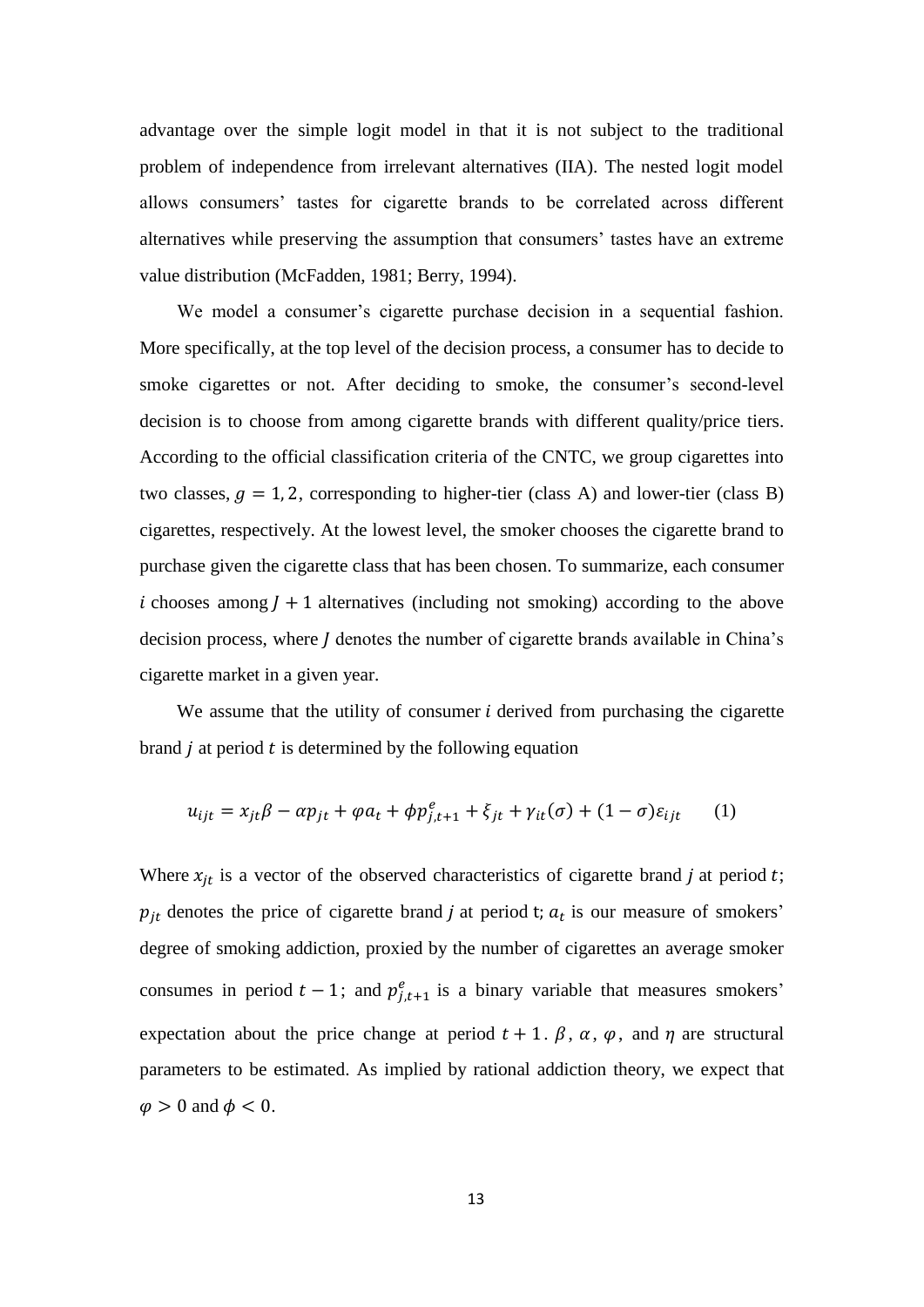In equation (1),  $\xi_{it}$  represents the attributes of cigarette brand j at period t that are observed by consumers and firms, but unobserved by the econometrician, such as firms' advertising efforts.  $\varepsilon_{ijt}$  represents consumers' idiosyncratic tastes for brand j at period t. We assume that  $\varepsilon_{ijt}$  is an identically and independently distributed extreme value over each brand  $j = 1, 2, \dots, J$  and period  $t = 1, 2, \dots, T$ .  $\sigma$  denotes the nested logit parameter which captures the correlation of consumers' tastes between different cigarette brands within the same group. Finally,  $\gamma_{it}$  is a random variable with a unique distribution such that the additive term  $[\gamma_{igt}(\sigma) + (1 - \sigma)\varepsilon_{ijt}]$  also follows extreme value distribution.

The utility from the decision not to smoke cigarettes is given by

$$
U_{i0t} = \gamma_{i0t}(\sigma) + (1 - \sigma)\varepsilon_{i0t} \tag{2}
$$

We let  $\delta_{it} \equiv x_{it} \beta - \alpha p_{it} + \varphi a_t + \varphi p_{i,t+1}^e + \xi_{it}$ , which is the mean utility level of brand  $j$  at period  $t$ . Consumer  $i$  is assumed to choose the alternative  $j$  among all  $J + 1$  alternatives that yields the highest level of utility. As noted by Berry (1994), the market share of brand j at period t, denoted by  $s_{it}$ , is determined by the following equation:

$$
S_{jt} = \frac{e^{\delta_{jt}/(1-\sigma)}}{p_{gt}^{\sigma}[1 + D_{gt}^{1-\sigma}]} \tag{3}
$$

where

$$
D_{gt} = \sum_{j \in M_{at}} e^{\delta_{jt}/(1-\sigma)} \tag{4}
$$

and  $M_{gt}$  is the set of brands in group g at period t. Note that there are three groups in each period: higher-tier (class A) cigarette brands ( $g = 1$ ), lower-tier (class B) cigarette brands ( $g = 2$ ) and the outside option (not smoking,  $g = 0$ ).

Following Berry (1994), the log transformation of relative brand share gives our estimating equation as follows: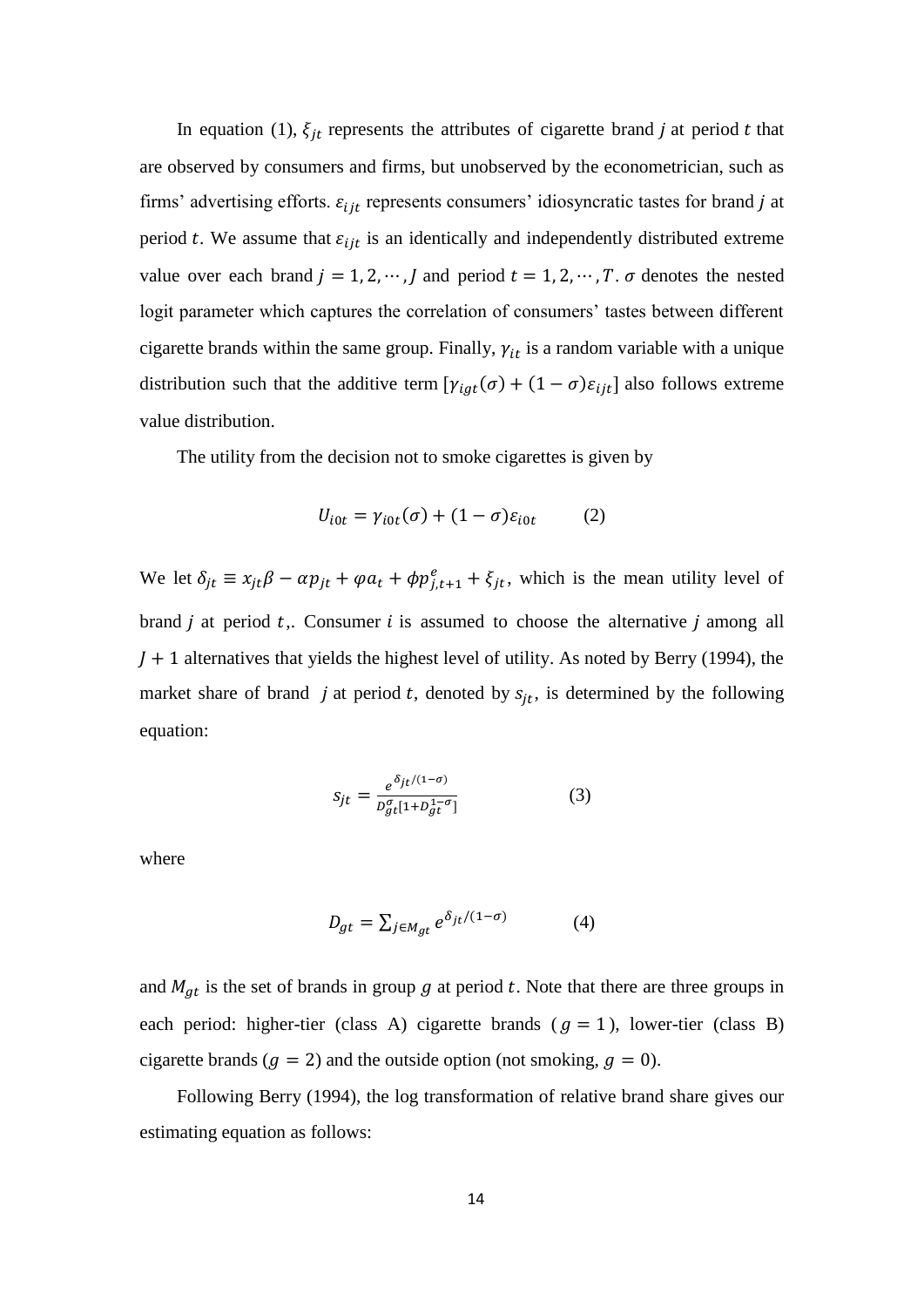$$
ln(s_{jt}) - ln(s_{0t}) = x_{jt}\beta - \alpha p_{jt} + \varphi a_t + \phi p_{j,t+1}^e + \sigma ln(s_{jt|gt}) + \xi_{jt}
$$
 (5)

where  $s_{0t}$  is the market share of the outside alternative, and  $s_{it}$  is the market share of cigarette brand  $j$  in the group  $q$  at period  $t$ .

 (6)After obtaining estimates of the demand parameters, we are able to calculate the own-price and cross-price elasticities of demand for each brand. The own-price elasticity of demand for brand  $j$  at period  $t$ , is given by

$$
\eta_{j,j,t} = \frac{\partial s_{jt}}{\partial p_{jt}} \frac{p_{jt}}{s_{jt}} = \alpha p_{jt} \left( \frac{\sigma}{1 - \sigma} s_{jt|gt} + s_{jt} - \frac{1}{1 - \sigma} \right), \ \ j \in M_g; g = 0, 1, 2 \quad (6)
$$

The cross-price elasticity of demand between brands  $j$  and  $k$  at period  $t$  is given by

$$
\eta_{j,k,t} = \frac{\partial s_{jt}}{\partial p_{kt}} \frac{p_{kt}}{s_{jt}} = \alpha p_{kt} \left( \frac{\sigma}{1 - \sigma} s_{kt|gt} + s_{kt} \right), \ j \neq k, j \in M_g, k \in M_h, g, h = 0, 1, 2 \quad (7),
$$

When  $g = h$ , we obtain the within-class-cross-price elasticity of demand from equation (7). Otherwise, equation (7) becomes  $\alpha p_{kt} s_{kt}$ , which is the cross-classcross-price elasticity of demand.

#### **4.2. Estimation and Identification**

Inspecting equation (5), we are confronted with potential endogeneity of some of the regressors, due to the brand-specific unobserved attributes  $\xi_{jt}$ . As  $\xi_{jt}$  captures other important features of brand  $j$  at period  $t$  that are observed by the consumers and firms but not by the econometrician, it may be correlated with the current and future prices of brand  $j$ . For example, if the high quality of a particular cigarette brand is correctly perceived by consumers and the firm, it is able to induce higher willingness to pay so that the firm can charge a higher price and also achieve a greater market share. Therefore,  $\xi_{jt}$  may be correlated with  $p_{jt}$ . Since consumers form their expectations about future price change based on current prices, expected future price  $p_{i,t+1}^e$  may also be correlated with  $\xi_{it}$ . Furthermore, as a function of  $p_{it}$ , brand j's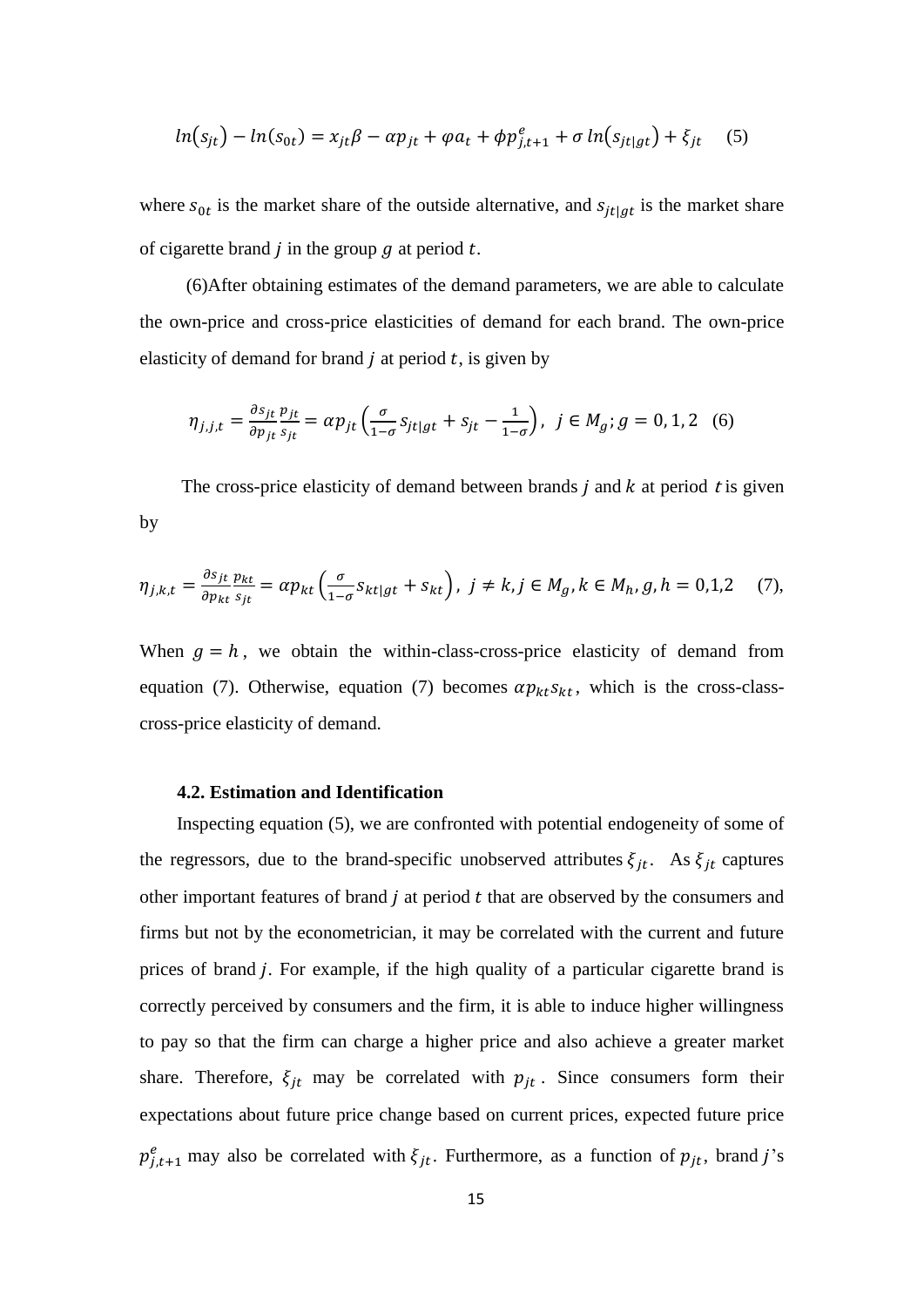within-market share  $s_{jt|gt}$  is also correlated with  $\xi_{jt}$ . Thus, The three terms,  $p_{jt}$ ,  $p_{i,t+1}^e$  and  $s_{i t | a t}$ , may be endogenous in equation (5).

Following the literature (e.g. Berry et al. 1995; Petrin, 2002), we can assume that the observed brand characteristics  $x_{it}$  (including cigarette yields of tar, nicotine and CO, and number of varieties within brand  $j$ ) are uncorrelated with the brand-specific unobserved attributes  $\xi_{it}$  in equation (5). As the addiction measure  $a_t$  is determined at period  $t - 1$ , it can also be treated as exogenous.

To address these endogeneity concerns, we employ a generalized method of moments (GMM) to estimate the parameters in equation (5). The moment condition is

$$
E(\xi|Z) = 0 \tag{8}
$$

where Z is the matrix of instrumental variables for the three endogenous variables,  $p_{it}$ ,  $p_{i,t+1}^e$  and  $s_{it|at}$ .

Let  $\theta$  denote the vector of parameters to be estimated in equation (5), and define  $G(\theta) \equiv Z' \xi(\theta)$ . Hansen (1982) shows that the optimal GMM estimators are defined by choosing

$$
\hat{\theta} = \underset{\theta}{\operatorname{argmin}} \, G(\theta)' W G(\theta) \qquad (9)
$$

where  $W$  is a symmetric positive definite weighting matrix that may be chosen optimally to minimize the variance of  $\hat{\theta}$ . We start with using identity matrix as the starting point of  $W$  to obtain the consistent initial estimates of the parameters and the optimal weighting matrix. Then, we continue to estimate the model using the new weighting matrix.

For each brand  $j$  at each period  $t$ , we have two sets of instruments. The first set of instruments includes the sum of cigarette characteristics (tar, nicotine and CO) of other brands produced by the same manufacturer in the same year. The second set of instruments includes the sum of cigarette characteristics (including tar, nicotine, and CO) of all brands produced by other competing manufacturers in the same year. The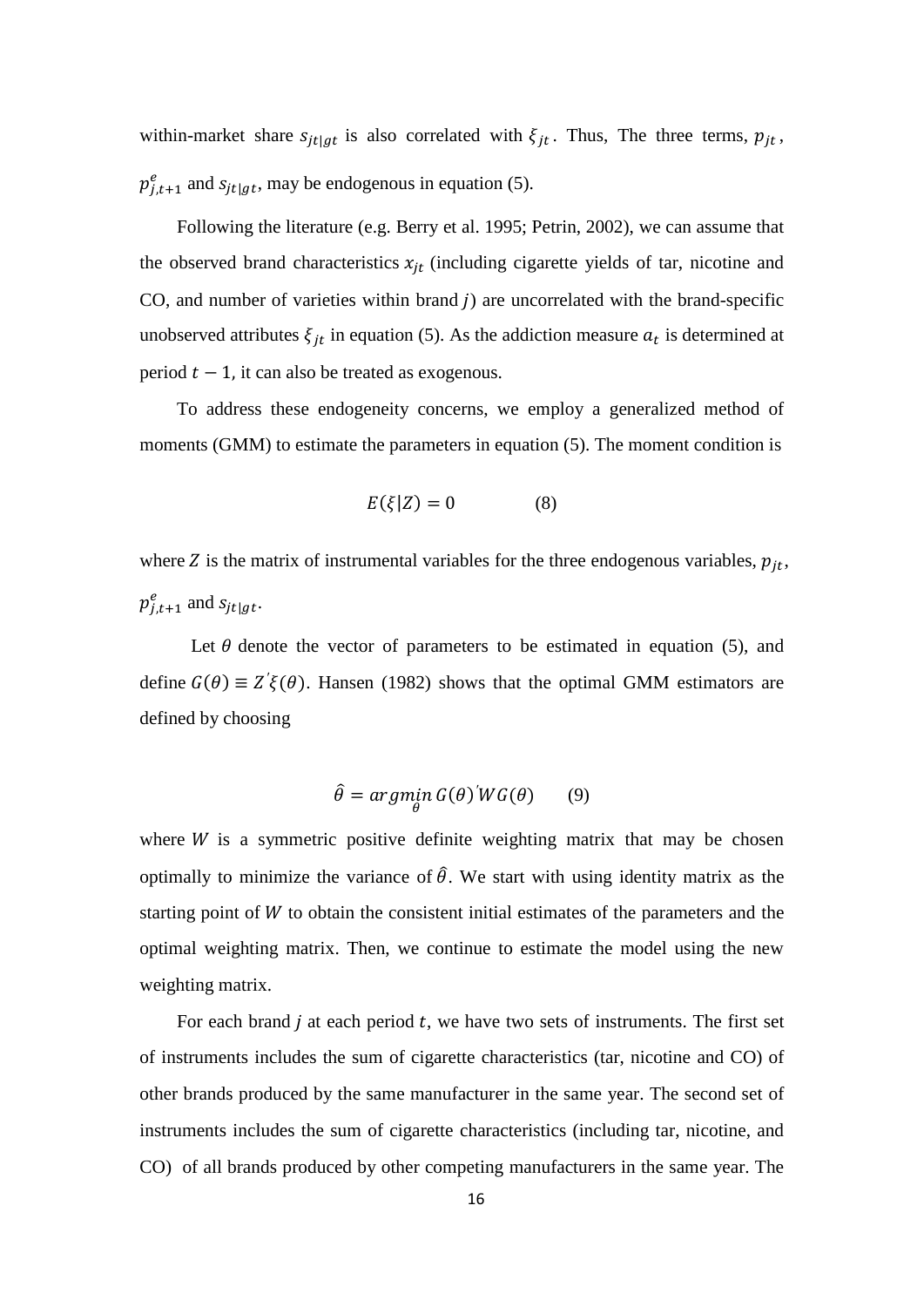rationale for using these instruments follows from the optimal pricing in oligopoly models: products facing good substitutes tend to have low markups and thus low prices relative to cost, while products with fewer substitutes tend to enjoy high markups and thus can charge relatively high prices relative to cost. In a differentiated product model as in this study, the similarities between products are measured by the similarity in product characteristics. Therefore, characteristics of other competing brands serve as the valid instruments since they are correlated with product prices (and therefore, with-in market share and expected future prices) , but uncorrelated with product unobserved attributes  $\xi_{it}$ , since product characteristics are assumed to be exogenous. Furthermore, in oligopoly models, markups respond differently to own and rival products. Therefore, to achieve optimality, we use two sets of instruments to distinguish between the characteristics of products produced by the same multiproduct firm and characteristics of products produced by competing firms<sup>6</sup>.

We also use an additional instrumental variable for  $p_{t+1}^e$ , which is a binary indicator that is equal to 0 before 2009, and 1 after 2009, when there was an adjustment to the cigarette tax in China. The underlying idea is that the cigarette tax adjustment in 2009 was an exogenous event that imposed additional producer/wholesale taxes on all cigarette brands, and should be uncorrelated with unobserved brand-specific attributes  $\xi_{it}$ . Although the additional tax increase was required by the government to be absorbed from the firms' profits and has not been passed along to the retail price, it may have affected the way the smokers formed their expectations on *future* cigarette prices, perhaps believing that price increases will continue and that firms will be unable to absorb all of these increases. We test the validity of our instruments in section 5.

 $\overline{a}$ 

<sup>&</sup>lt;sup>6</sup> These types of instruments have been widely used in the empirical industrial organization literature to estimate the demand for differentiated products in many markets (Bresnahan, 1987; Berry et al. 1995. 1999; Petrin, 2002; Nevo, 2000, 2001).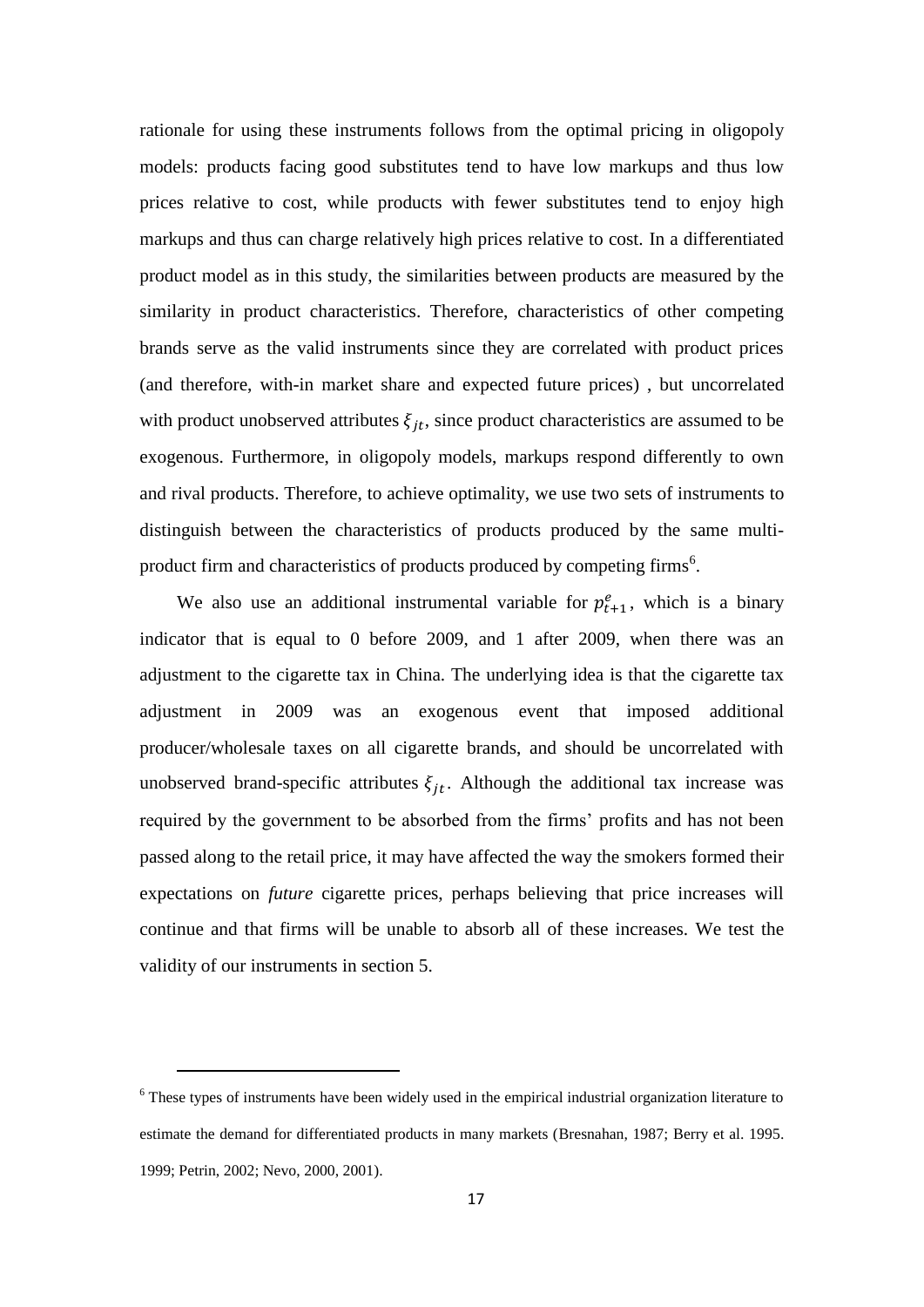## **5. Empirical Results**

 $\overline{a}$ 

## **5.1 Estimates for Demand Parameters**

Table 3 presents the estimation results from the cigarette demand equation (5) with the log of relative market shares as the outcome variable.

#### [Insert Table 3 here]

Column (1) of Table 3 presents the OLS estimates for the logit specification of equation (5), which assumes no correlation of consumers' tastes over cigarette brands  $(\sigma = 0)$ , and includes brand prices, smoking intensity, expected price change, four indicators for brand characteristics and a set of year and manufacturer dummies as the regressors. The OLS estimate shows that the price coefficient, which measures the semi-elasticity of demand<sup>7</sup>, has a positive value of 0.012 but is statistically insignificant. Column (2) presents the OLS estimates of the nested logit specification of our demand model, which allows one constant correlation of unobserved consumer tastes  $\sigma$  to overcome the IIA problem, and adds the log of within-group market share as the covariate. This estimation result also gives a positive but statistically insignificant estimate of coefficient on price. The positive OLS coefficients on price in both the logit and nested logit estimations suggest upward-sloping demand curves, which provide strong evidence for the endogeneity of cigarette price.

In columns (3) and (4), we adopt 2SLS and GMM estimations, respectively, to control for possible endogeneity in equation (5). The reliability of the IV estimates depends on the validity of the instruments. To test the instruments, we first examine the explanatory power of the instruments, conditional on the included exogenous variables in the first stage regressions for cigarette price  $p_{it}$ , expected price change  $p_{i,t+1}^e$ , and within-group market share  $s_{it}|_{at}$ . As shown in the bottom of column (3), the  $F$ -statistics of the first stages suggest that the instruments are strong (significant at

 $7$  The semi-elasticity of demand measures the percentage change in the quantity demanded of cigarettes with regards to a unit change in its price.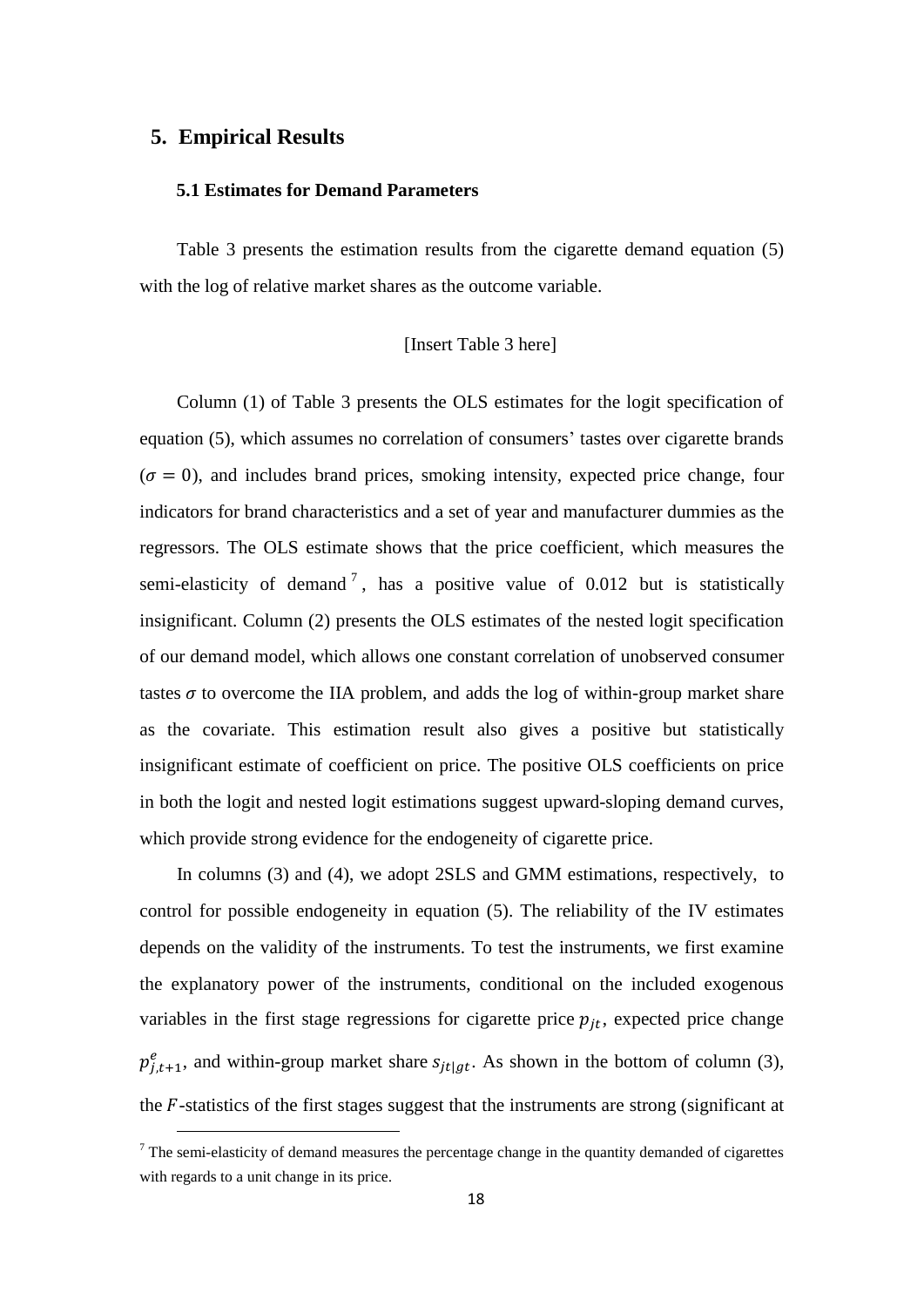the 1% level) for each of three endogenous variables. Second, since we have more instruments than endogenous variables, we also perform tests for overidentification restriction. The *I*-statistics are  $5.105$  for the 2SLS estimation in column  $(3)$ , and  $5.196$ for the GMM estimation in column (4), which suggests that the exogeneity of our instruments cannot be rejected at the 10% level.

As shown in column (3), the 2SLS estimate of coefficient on price is  $-0.026$ , and is statistically significant at the 5% level. However, the 2SLS estimation may be subject to bias due to misspecification of functional forms of instrumental variables, when the linear approximations of endogenous variables (e.g. price) on the instrument variables are not precise (Berry, et al. 1995; Xiao, 2008). Therefore, in column (4), we proceed with the GMM estimation as suggested in Berry et al. (1995) and Petrin (2002). The GMM estimate of the price coefficient is -0.021, very similar in magnitude to the 2SLS estimate, but has a higher level of statistical significance (at the 1% level). Both the 2SLS and GMM estimates suggest that cigarette demand is a downward-sloping demand curve.

In column (4), the GMM estimate for the constant correlation of unobserved consumer tastes  $\sigma$  is 0.750, indicating that consumer tastes are positively correlated over different cigarette brands within the same class. This implies that cigarettes within the same class are better substitutes for each other than cigarettes across classes; and when cigarette prices increase, smokers are more likely to switch brands (within the group  $g = 1$  or  $g = 2$ ) than to quit smoking (across groups).

Consistent with the addictive nature of cigarette consumption, the smoking intensity of an average person  $(a_t)$  has a significant and positive impact on the cigarette sales. The coefficient on expected price increase  $(p_{i,t+1}^e)$  has the anticipated negative sign and is statistically significant, suggesting that smokers may be forward looking with respect to cigarette pricing (Gruber and Köszegi, 2001).

The estimates on brand characteristics show that the concentration of tar is significantly positively correlated with the relative market share of each brand, after controlling for the effect of price. This suggests that smokers are likely to prefer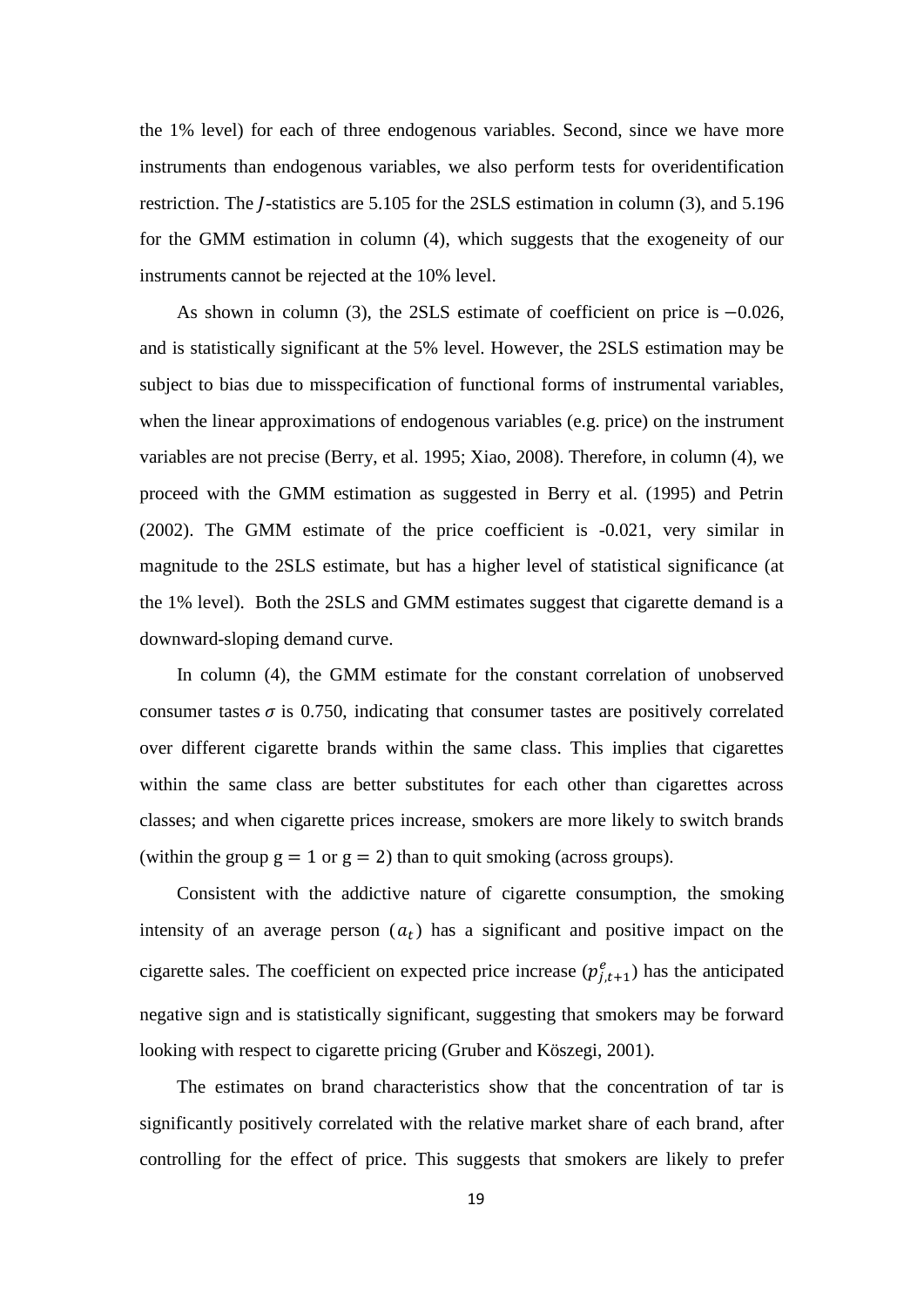cigarettes with higher tar concentration, which is associated with more intense cigarette flavor. This finding provides some evidence for smokers' compensating behavior in terms of switching from low-tar to high-tar cigarettes when they are forced to consume fewer cigarettes. The coefficient on the nicotine and CO concentrations are statistically insignificant across all specifications in columns (1) to (4). This may simply reflect that these two yields are highly correlated with tar concentration. Finally, the estimate for the number of varieties within each brand is also insignificant in each model specification.

## **5.2. Demand Elasticities**

 $\overline{a}$ 

Table 4 summarizes the own- and cross-price elasticities of demand by year and class based on the GMM parameter estimates in column  $(4)$  of Table 3.<sup>8</sup> The salesweighted average own-price elasticity across all brands and years is  $-0.805$ , which is larger in magnitude than the estimates of price elasticities (around  $-0.5$ ) in other studies of China's cigarette market in the 1990s (e.g. Hu and Mao, 2002; Lance et al., 2004; Bishop et al., 2007). This may reflect that those prior studies have treated cigarettes as a single homogenou product and thus do not allow for substitution between different brands of cigarettes (e.g. between expensive or cheap cigarettes, or between high- and low-tar cigarettes). Our estimate is close to that in Chen and Xing (2011) who attempt to estimate the price elasticities of cigarettes after netting out the heterogeneous quality effect of cigarette demand, and find the price elasticity of cigarette demand in the range of  $-0.81$  to  $-0.35$ , based on urban household survey data from 1999 to 2001.

[Insert Table 4 here]

<sup>&</sup>lt;sup>8</sup> The estimates are short-run elasticities in the sense that they are calculated holding the (expected) future prices constant.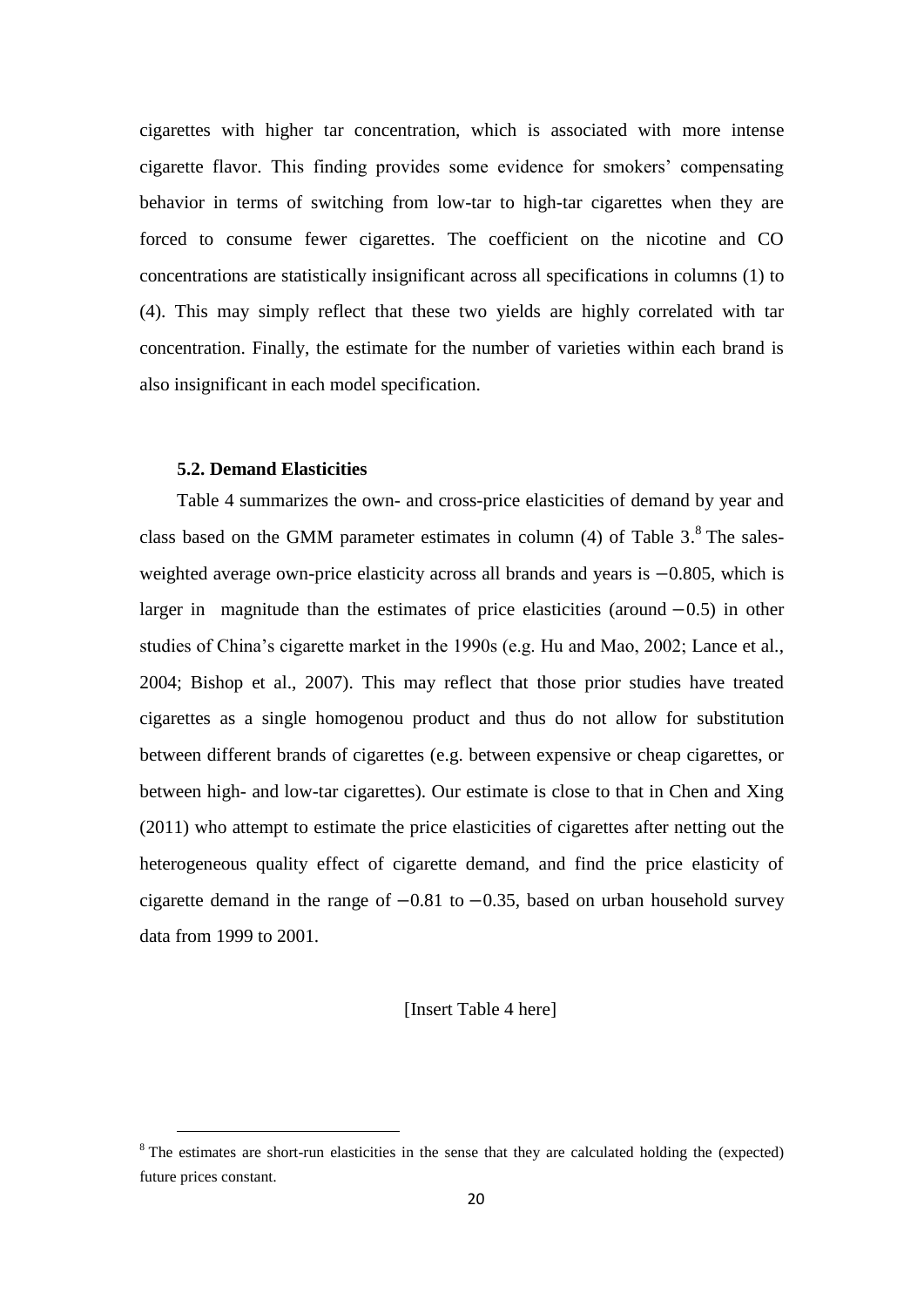The own-price elasticities for class A cigarettes had an increasing trend in magnitude during 2005 to 2010, while there was no clear pattern for class B cigarettes. The results in Panel I also reveal that the own-price elasticities are greater in magnitude for class A cigarettes than for class B cigarettes in each year as well as on average. This implies that smokers using low-priced cigarettes are less responsive to price changes than smokers using high-priced cigarettes, which is consistent with findings by Cummings et al. (1997) in the US and Li et al., (2010) in China. The intuitions behind these results are twofold. First, smoking is addictive, and therefore smokers have a tendency to keep the level of cigarette consumption unchanged when cigarette prices increase. Smokers of high-priced cigarettes can opt for low-priced brands when cigarette prices increase, while smokers of low-priced cigarettes cannot. As a result, high-priced cigarette brands may exhibit higher own-price elasticities. Second, due to budget constraints, smokers that are more heavily addicted may tend to consume cigarettes with lower prices, and at the same time, they are also less likely to quit smoking. This may also lead to less price sensitivity among users of lowpriced cigarettes.

Panels II and III in Table 4 present the within- and cross-group cross-price elasticities, respectively. The estimated within-group cross-price elasticities have an overall average of 0.146 across all years and groups, and range from 0.105 to 0.195, and they are higher for class B cigarettes than for class A cigarettes. These results imply that the substitution effects between different brands are stronger among lowpriced (class B) cigarette brands than among high-priced (class A) brands.

As shown in Panel III, the estimated cross-group cross-price elasticities vary from 0.016 to 0.049, with a sales-weighted average of 0.024 across years and groups, which is much smaller in magnitude than the within-group cross-price elasticities. This suggests that smokers are more likely to switch cigarette brands within each group than across groups when cigarette prices change. Meanwhile, we also find that the cross-group cross-price elasticities are larger in magnitude for class B brands than for class A brands, which suggests that the price change of more expensive (class A)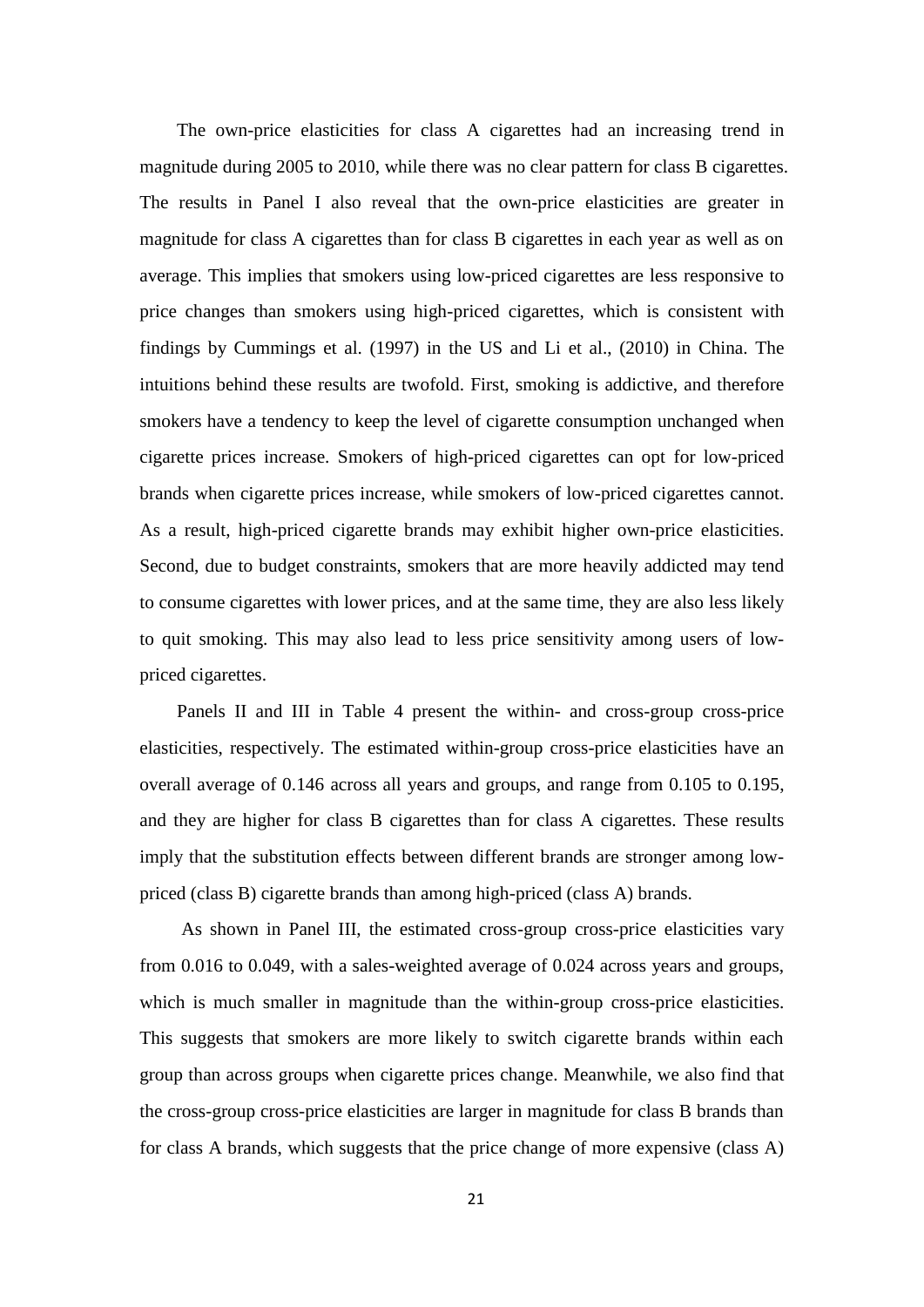brands has a larger positive impact on the sales of low-priced (class B) cigarettes than the price change of class B brands on class A brands.

## **5.3. Simulated Effect of a Tobacco Tax Increase**

 Tobacco taxes have been widely adopted as one of the most effective tobacco policies in many countries. In China, there has also been extensive discussion about raising cigarette taxes to reduce smoking prevalence. Many studies suggest that the ultimate goal of cigarette tax increase in China is to raise the specific excise tax to 4 RMB per pack, so that the total tax burden on cigarettes would meet the World Bank yardstick of two-thirds of the retail price level. Meanwhile, a feasible way to achieve this goal is first to raise the tax to 1 RMB per pack from the current level of less than 0.06 RMB per pack, and increase gradually to 4 RMB per pack, in order to alleviate the impacts to the cigarette industry (Hu et al., 2008; Sunley, 2009; Chen and Xing, 2011). Therefore, in this subsection, we simulate a cigarette tax increase by 1, 2, 3, and 4 RMB per pack, respectively, and calculate their impacts on cigarette consumption, government tax revenues, and total tar and nicotine intake, based on our estimated demand equations for cigarettes in China.

Our demand estimates imply that, on average, cigarette demand is inelastic with sales-weighted own-price elasticity  $-0.805$ . While setting prices on the inelastic portion of the market demand curve is inconsistent with profit maximization (i.e. setting prices below the optimum level),  $\frac{1}{2}$  this may reflect the tight government regulation of China's cigarette industry. Although the CNTC itself is a virtual monopoly in the Chinese cigarette market, it cannot set prices freely in order to maximize profits  $10$ . Therefore, in the following simulations, we assume that the CNTC directly sets the retail prices of cigarettes at levels as directed by the

 $\overline{a}$ 

<sup>9</sup> Ciliberto and Kuminoff (2011) also find inelastic own-price elasticities at the variety-level in the US.

 $10$  For example, when government increased the cigarettes tax, the CNTC was asked to absorb the tax increase and keep the retail price of cigarette unchanged.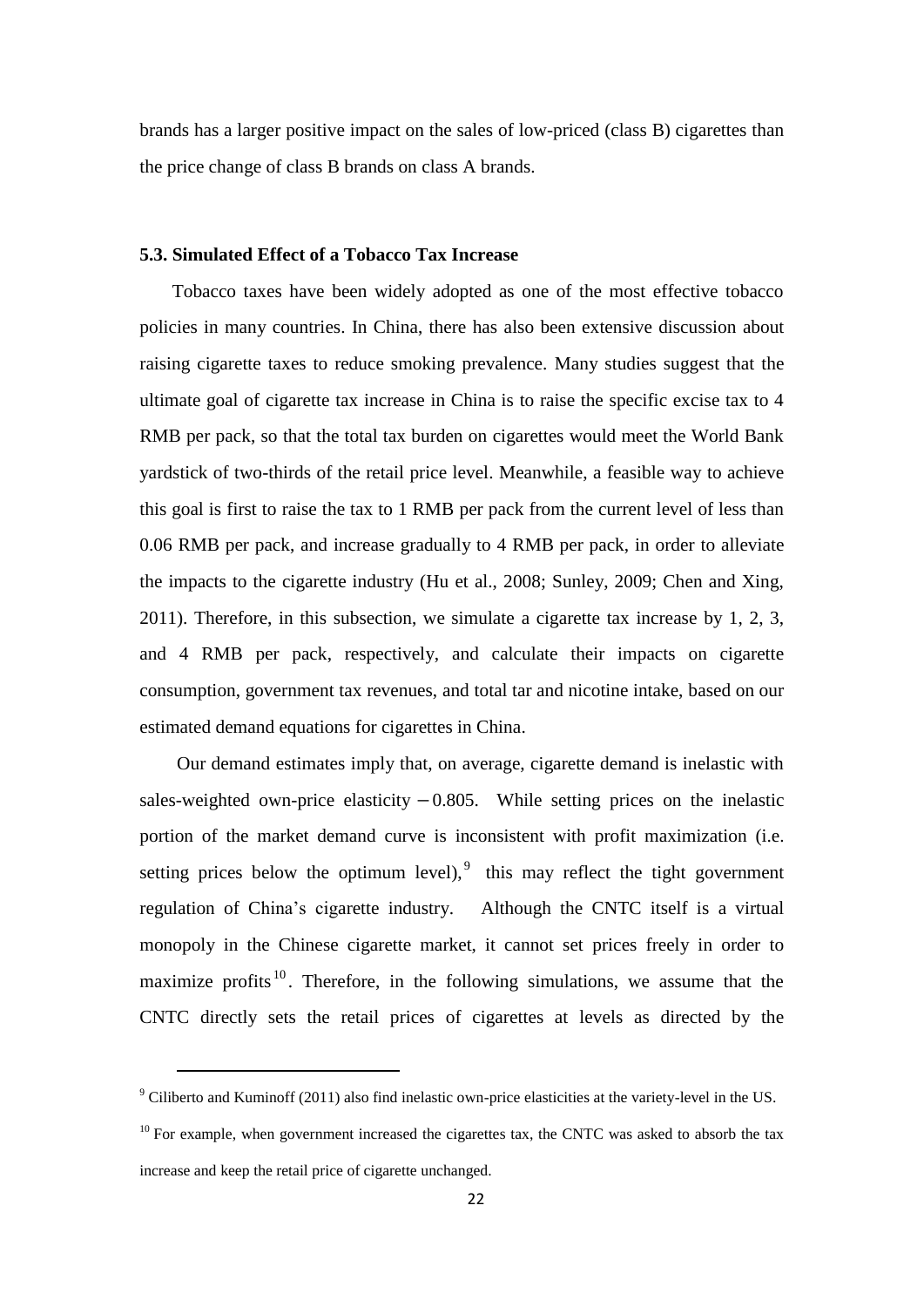government after the cigarette tax increase. For example, after implementing the proposed 1 RMB specific-tax hike, we assume that the CNTC would increase the retail price per pack by 1 RMB for each brand $^{11}$ .

We consider four scenarios where the specific excise tax increases by 1, 2, 3, and 4 RMB per pack, respectively. Cigarette sales were approximately 11.90 billion packs in 2010 and 10.83 billion packs on average during the period 2005-2010. The simulated results in Table 5 show that cigarette sales would be reduced by 8.8 percent, a reduction of 7.37 billion packs when 1 RMB excise tax is levied. Our estimates are smaller in magnitude than those in other studies of Chinese smokers (e.g. Hu et al., 2010; Chen and Xing, 2011), which give no consideration for substitution effects due to price increases and therefore tend to overestimate the potential effect of a cigarette tax increase on cigarette consumption. Moreover, an excise tax of 2, 3 or 4 RMB per pack would result in cigarette sales reductions of 12.8 percent, 22.8 percent and 32.7 percent, respectively.

## [Insert Table 5 here]

As shown in rows (3) and (4), an increase in the tax level of 1, 2, or 3 RMB per pack would increase total tax revenue from cigarettes by 3.5 percent (100.87 billion RMB), 4.4 percent (116.80 billion RMB), and 5.1 percent (151.15 billion RMB) respectively. However, a 4 RMB excise tax per pack would lead to a decrease in total tax revenue of 1.5 percent, which is about 41.67 billion RMB.

In addition to the quantity of cigarette consumption, we are also interested in simulating the potential effect of a cigarette tax increase on other risk factors associated with smoking—the total intakes of tar and nicotine. Because taxes are independent of tar and nicotine content, smokers may compensate by switching to

l

 $11$  Ciliberto and Kuminoff (2011) use the cigarette minimum prices mandated by each State in the US as the marginal costs cigarette brands with inelastic own-price elasticities. However, there are no similar measures as minimum prices in China that can help us to identify marginal costs. Meanwhile, the virtual monopoly of the CNTC makes our assumption of perfect retail price mandate very reasonable.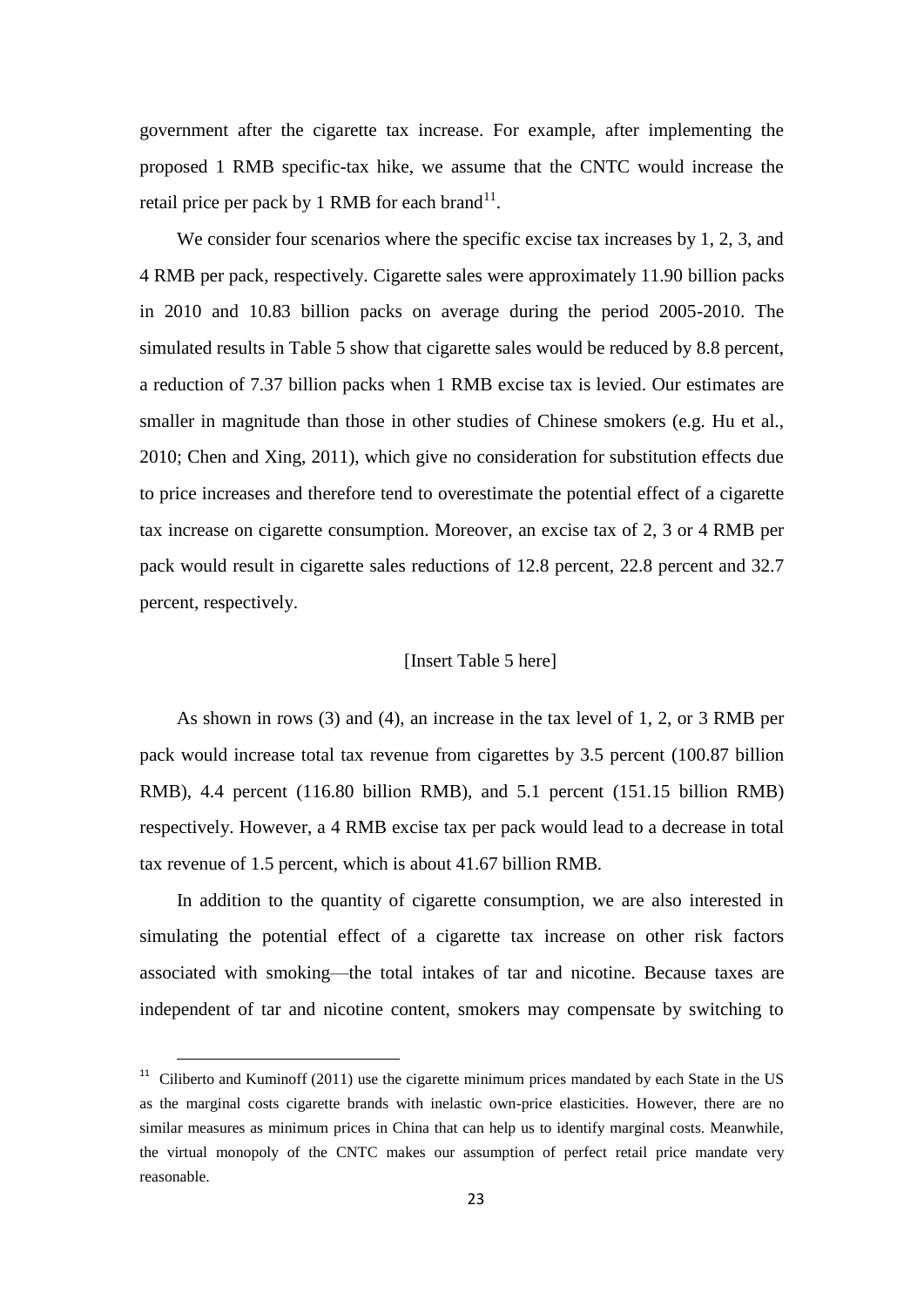cigarettes that are higher in tar and nicotine content. As expected, we find that, although total tar intake would be reduced as cigarette consumption declined due to tax-induced price increases, the decrease in the total intake of tar would be 2-3 percent less than the total reduction in cigarette sales, and such differences are all statistically significant at the 95% level. Moreover, as excise taxes are raised, the average tar levels per cigarette<sup>12</sup> would rise by 2.76%, 2.60%, 3.92% and 5.23% for the specific tax of 1, 2, 3, 4 RMB per pack, respectively. This tax-induced compensating behavior is consistent with the findings of Evans and Farrelly (1998).

In contrast, we do not find such tax-induced compensating patterns for nicotine. The simulation results show that tax increases would cause total nicotine intake to decrease by about 8.7% to 35.6% for different tax hikes, similar to the percentage change in cigarette consumption, while the average nicotine level per cigarette would have little change.

# **6. Conclusion**

 $\overline{\phantom{a}}$ 

When countries propose increasing cigarette taxes to reduce smoking prevalence, it is vital to understand the behavioral changes of smokers as their responses to taxinduced price increases. To our knowledge, this paper is the first attempt to apply the discrete choice model of differentiated products to study China's cigarette market, and estimate own-price as well as cross-price elasticities of cigarette demand at the brand level. Based on annual nationwide sales data from 2005 to 2010, our results suggest that on average, cigarette demand is inelastic in China with a sales-weighted overall own-price elasticity of  $-0.805$ , and high-priced (class A) cigarettes have higher ownprice elasticities than low-priced (class B) cigarettes.

This study confirms the importance of brand-switching behavior of smokers as their responses to tax-induced price increases, and identifies the substitution patterns

 $12$  To calculate the average tar/nicotine level per cigarette, we divide the total tar or nicotine intake by the total number of cigarette sales in each scenario.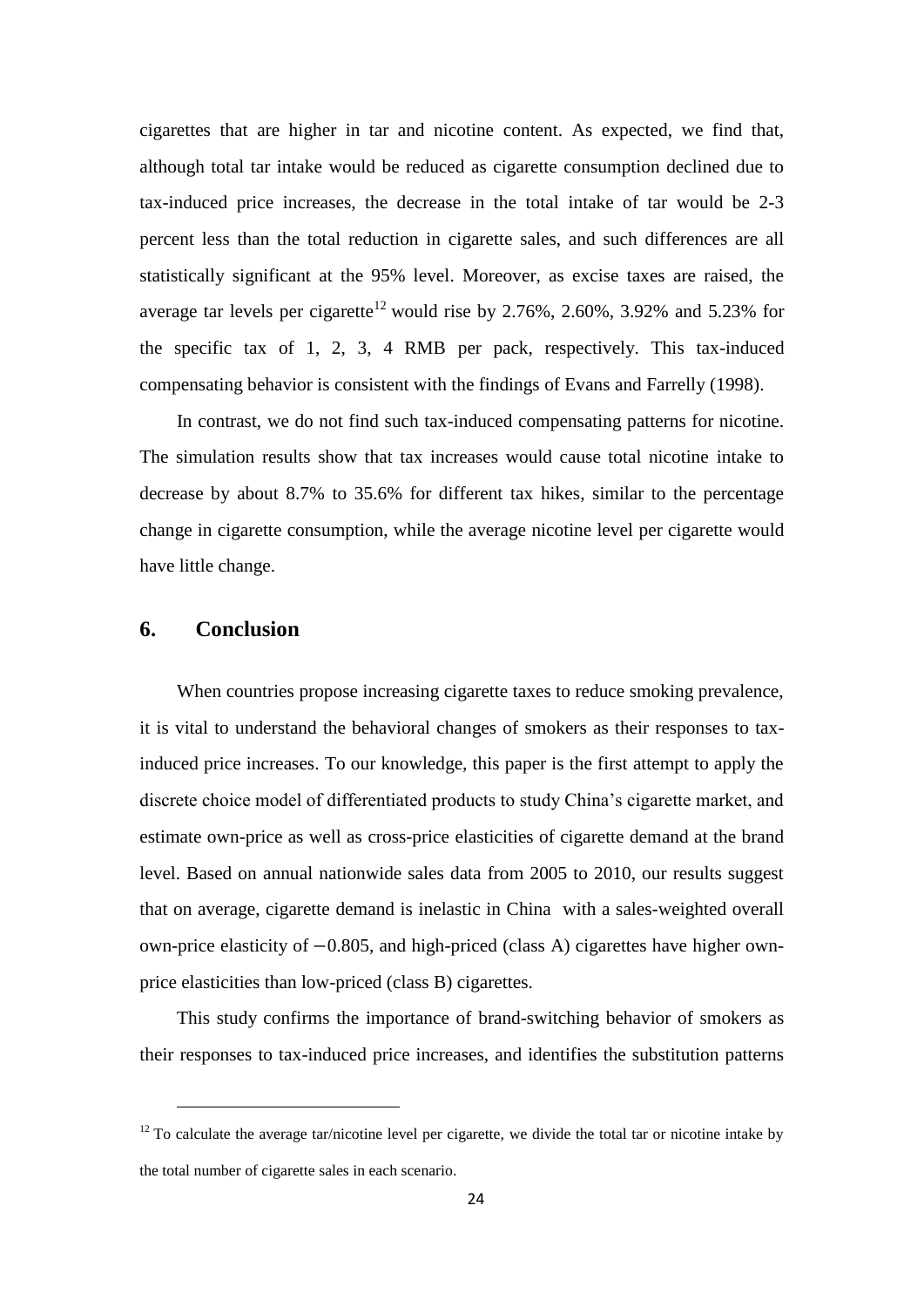in China's cigarette market. We find that substitution is more likely to occur among brands in the same class than across classes when cigarette prices change. The average within-class cross-price elasticity is 0.146, while the average across-class cross-price elasticity is only 0.024. We also demonstrate that Chinese smokers have a preference for cigarettes with higher concentration in tar, providing empirical evidence for smokers' compensatory behavior (Evans and Farelly, 1998; Farelly et al., 2004; Tsai et al., 2005; Adda and Cornaglia, 2006). In other words, smokers may not only switch to low-priced brands but also shift to high-tar cigarettes when cigarette prices increase. However, must be noted that, because we only have brand-level data, smokers' substitution behavior may still be underestimated, as they can switch among the varieties within the same brand.

Our results have important implications for the potential effects of cigarette taxation. Given a tax-induced price hike, previous studies only consider the options of reducing or quitting smoking and may thus overestimate the impact of excise tax policies on cigarette consumption. Incorporating smokers' brand-switching behavior, our simulation results show that the proposed 1-RMB-per-pack increase in specific tax will decrease on average 7.26 billion packs (about 8.69%) of cigarette consumption, and increase annual tax revenue by 99.38 billion RMB (about 3.46%). This suggests that raising taxes alone may not reduce smoking to the degree previously believed<sup>13</sup>, but it will still be an effective policy instrument for controlling tobacco use and raising tax revenue in China.

The simulations also suggest that with an additional 1 RMB per pack excise tax increase, the average tar level per cigarette would increase by 2.72%, and total tar intake would be reduced 2-3 percentage point less than the reduction in cigarette consumption. Studies have shown that tar intake is the primary cancer-causing agent in cigarettes (Stellman and Garfinkel, 1989). Our findings indicate that smokers' taxinduced compensating behavior may undermine the effectiveness of increasing

 $\overline{\phantom{a}}$ 

<sup>&</sup>lt;sup>13</sup> For example, previous studies show that an additional 1 RMB excise tax will lead to the reduction of cigarette consumption by 16.75% if the own-price elasticity is -0.80 (Chen and Xing, 2011), or by 9.25% if the own-price elasticity is -0.50 (Hu et al., 2010).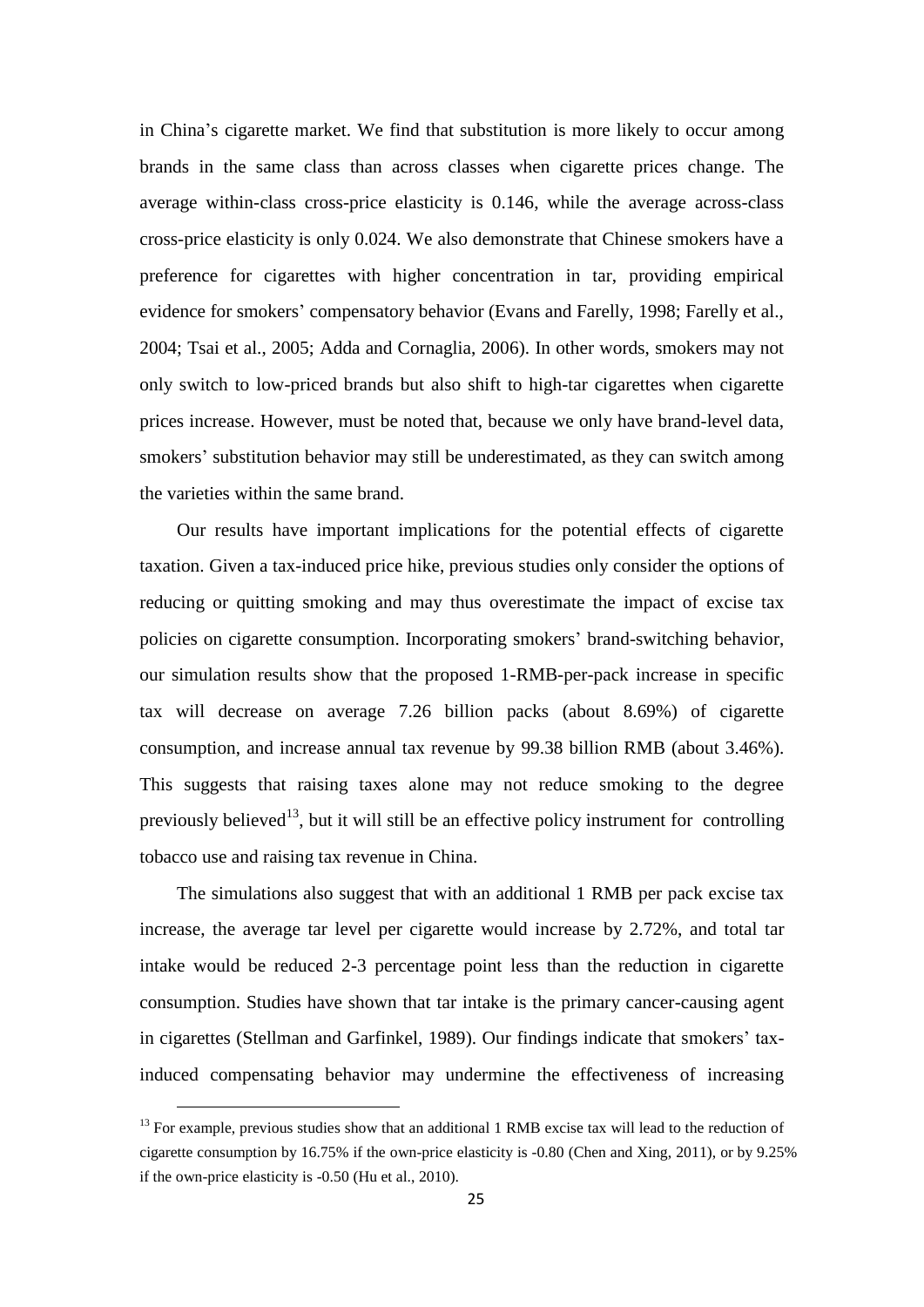cigarette taxes as a policy instrument to promote public health, as current cigarette excise taxes are levied per pack, regardless of the tar content per cigarette. To maximize the health benefits of a cigarette tax increase (Harris, 1980), it would be more appropriate for the government to establish differential cigarette taxes based on tar and nicotine content of cigarettes in China.

# **References**

- Abrevaya, J., Puzzello, L., 2012. Taxes, cigarette consumption, and smoking intensity: comment. American Economic Review, 102(4), 1751-1763.
- Adda, J., Cornaglia, F., 2006. Taxes, cigarette consumption, and smoking intensity. American Economic Review, 96(4), 1013-1013.
- Adda, J., Cornaglia, F., 2012. Taxes, cigarette consumption, and smoking intensity: reply. IZA Discussion Paper No. 6688, 1-24.
- Becker, G.S., Murphy, K.M., 1988. A theory of rational addiction. Journal of Political Economy, 675-700.
- Becker, G.S., Grossman, M., Murphy, K.M. 1994. An empirical analysis of cigarette addiction. American Economic Review, 84(3), 396-418.
- Berry, S., Levinsohn, J., Pakes, A., 1995. Automobile prices in market equilibrium. Econometrica, 841-890.
- Berry, S.T., 1994. Estimating discrete-choice models of product differentiation. The RAND Journal of Economics, 242-262.
- Bishop, J.A., Liu, H., Meng, Q., 2007. Are Chinese smokers sensitive to price? China Economic Review, 18(2), 113-121.
- Chaloupka, F.J. 1991. Rational addictive behavior and cigarette smoking. Journal of Political Economy, 99(4), 722-42.
- Chaloupka, F.J., Hu, T., Warner, K.E., Jacobs, R., Yurekli, A., 2000. The taxation of tobacco products. Tobacco control in developing countries, 237-272.
- Chaloupka, F.J., Warner, K.E., 2000. The economics of smoking. Handbook of health economics, 1, 1539-1627.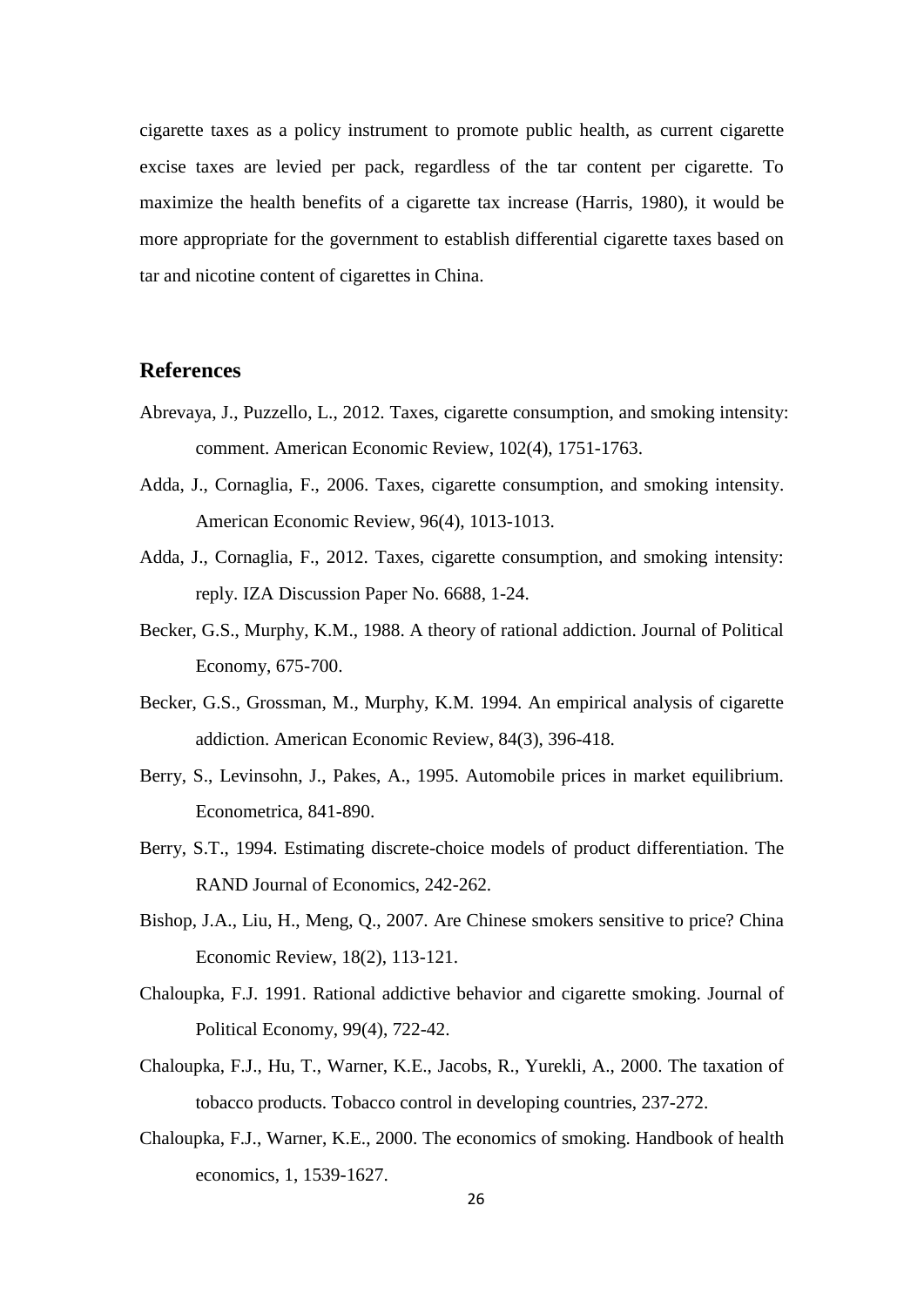- Chapman, S., Richardson, J., 1990. Tobacco excise and declining tobacco consumption: the case of Papua New Guinea. American Journal of Public Health, 80(5), 537-540.
- Chen, Y., Xing, W., 2011. Quantity, quality, and regional price variation of cigarettes: Demand analysis based on a household survey in China. China Economic Review, 22(2), 221-232.
- Ciliberto, F., Kuminoff, N.V., 2010. Public policy and market competition: how the master settlement agreement changed the cigarette industry. The BE Journal of Economic Analysis & Policy, 10(1).
- Coppejans, M., Gilleskie, D., Sieg, H., Strumpf, K.S. 2007. Consumer Demand under price uncertainty: empirical evidence from the market for cigarettes. Review of Economics and Statistics, 89(3), 37-65.
- Evans, W.N., Farrelly, M.C., 1998. The compensating behavior of smokers: taxes, tar, and nicotine. The RAND Journal of Economics, 578-595.
- Farrelly, M.C., Nimsch, C.T., Hyland, A., Cummings, M., 2004. The effects of higher cigarette prices on tar and nicotine consumption in a cohort of adult smokers. Health Economics, 13(1), 49-58.
- Gao, S., Zheng, R., Hu, T.-w., 2012. Can increases in the cigarette tax rate be linked to cigarette retail prices? Solving mysteries related to the cigarette pricing mechanism in China. Tobacco control, 21(6), 560-562.
- Gruber, J., Köszegi, B., 2001. Is addiction "rational"? Theory and evidence. The Quarterly Journal of Economics, 116(4), 1261-1303.
- Harris, J.E., 1980. Taxing tar and nicotine. American Economic Review, 70, 300-311.
- Hu, T., Mao, Z., 2002. Effects of cigarette tax on cigarette consumption and the Chinese economy. Tobacco control, 11(2), 105-108.
- Hu, T.-w., Mao, Z., Shi, J., Chen, W., 2010. The role of taxation in tobacco control and its potential economic impact in China. Tobacco control, 19(1), 58-64.
- Keeler, T.E., Hu, T.-W., Barnett, P.G., Manning, W.G., 1993. Taxation, regulation, and addiction: a demand function for cigarettes based on time-series evidence.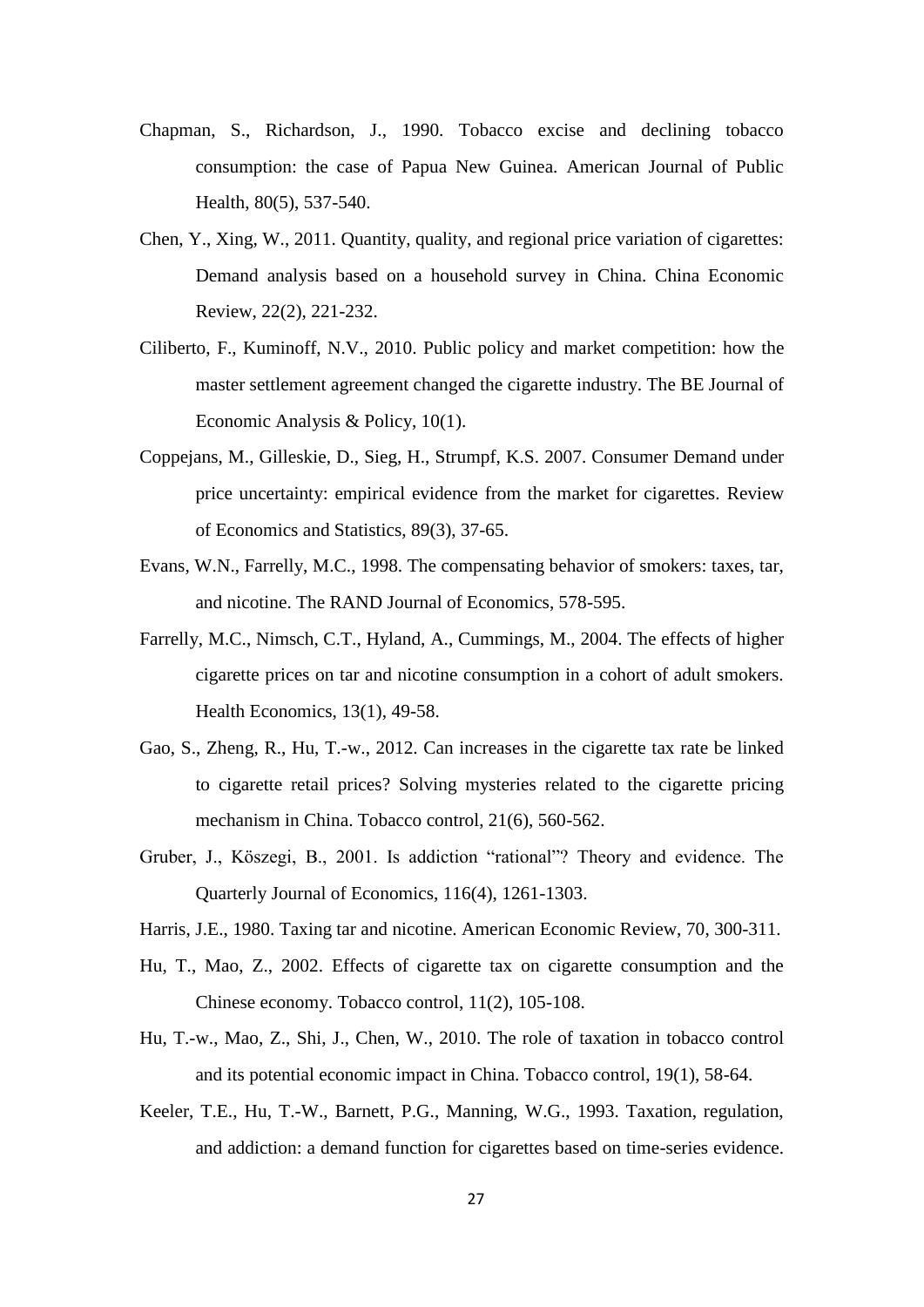Journal of Health Economics, 12(1), 1-18.

- Kenkel, D., Lillard, D.R., Liu, F., 2009. An analysis of life-course smoking behavior in China. Health Economics, 18(S2), S147-S156.
- Lance, P.M., Akin, J.S., Dow, W.H., Loh, C.-P., 2004. Is cigarette smoking in poorer nations highly sensitive to price?: Evidence from Russia and China. Journal of Health Economics, 23(1), 173-189.
- Li, Q., Hsia, J., Yang, G., 2011. Prevalence of smoking in China in 2010. New England Journal of Medicine, 364(25), 2469-2470.
- Mao, Z., Hu, T.-w., Shi, J., Chen, W., 2008. Tobacco taxation and its potential impact in China.
- Nevo, A., 2000. Mergers with differentiated products: The case of the ready-to-eat cereal industry. The RAND Journal of Economics, 395-421.
- Nevo, A., 2001. Measuring market power in the ready-to-eat cereal industry. Econometrica, 69(2), 307-342.
- Petrin, A., 2002. Quantifying the Benefits of New Products: The Case of the Minivan. Journal of Political Economy, 110(4), 705-729.
- Qi, S., 2013. The impact of advertising regulation on industry: the cigarette advertising ban of 1971. RAND Journal of Economics. 44(2), 215-248.
- Sayginsoy, O., Yurekli, A. A., de Beyer, J., 2002. Cigarette Demand, Taxation, and the Poor: A Case Study of Bulgaria, Center for Tobacco Control Research and Education, UC San Francisco.
- Sloan, F.A., Smith, V.K., Taylor, D.H. 2003. The Smoking Puzzle: Information, Risk Perception, and Choice. Cambridge: Harvard University Press.
- Stellman, S. D., Garfinkel, L., 1989. Lung cancer risk is proportional to cigarette tar yield: evidence from a prospective study. Preventive Medicine, 18(4), 518-525.
- Sung, H.-Y., Hu, T.-W., Keeler, T. E., 1994. Cigarette Taxation And Demand: An Empirical Model. Contemporary Economic Policy, 12(3), 91-100.
- Sunley, E.M., Taxation of cigarettes in the Bloomberg Initiative countries: Overview of policy issues and proposals for reform.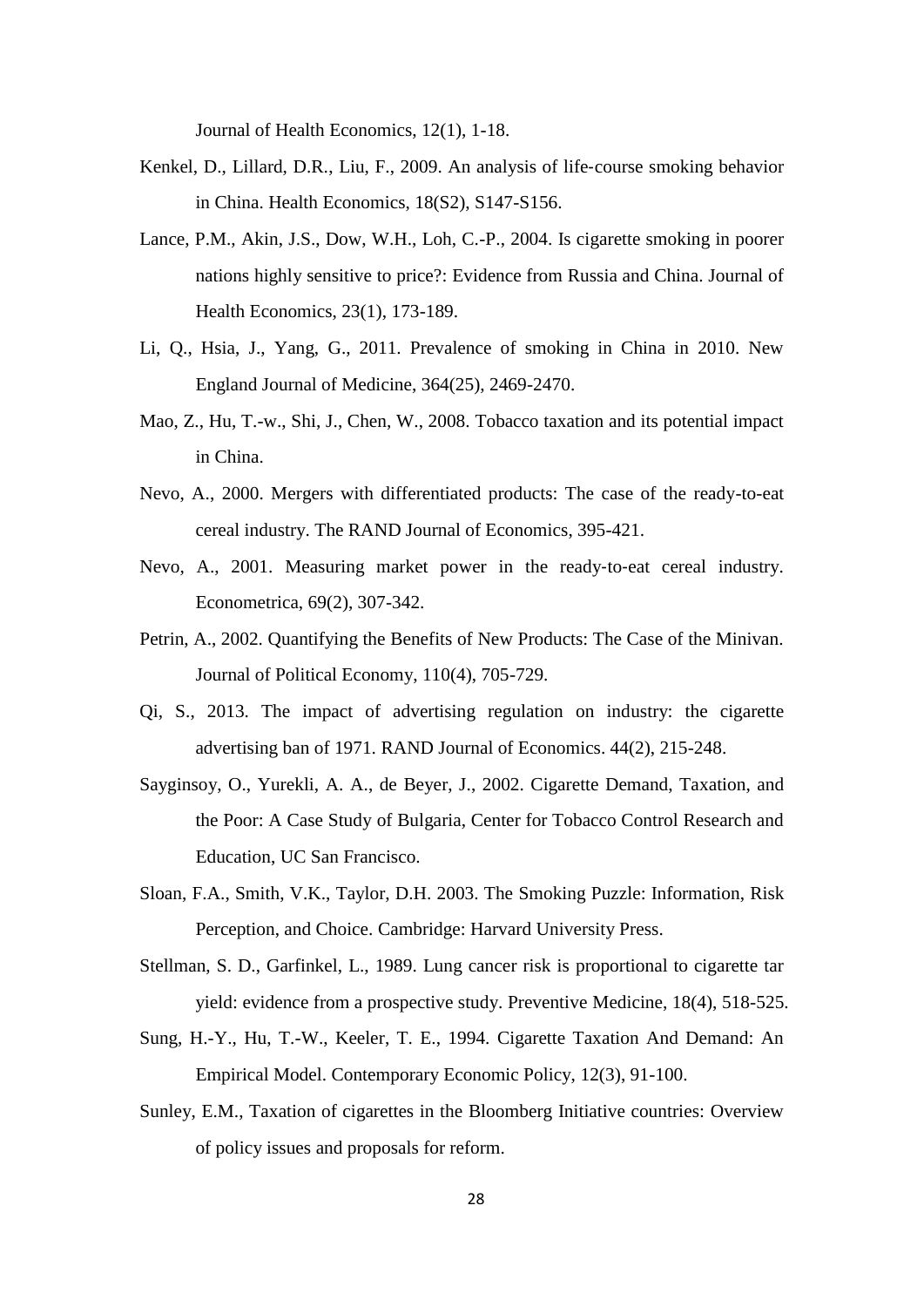- Tan, W., 2006. The effects of taxes and advertising restrictions on the market structure of the US cigarette market. Review of Industrial Organization, 28(3), 231-251.
- Tsai, Y.W., Yang, C.L., Chen, C.S., Liu, T.C., Chen, P.F., 2005. The effect of Taiwan's tax‐induced increases in cigarette prices on brand‐switching and the consumption of cigarettes. Health Economics, 14(6), 627-641.
- Wilkins, N., Yurekli, A., Hu, T., Economic analysis of tobacco demand.
- Xiao, J., 2008. Technological advances in digital cameras: Welfare analysis on easyto-use characteristics. Marketing Letters, 19(2), 171-181.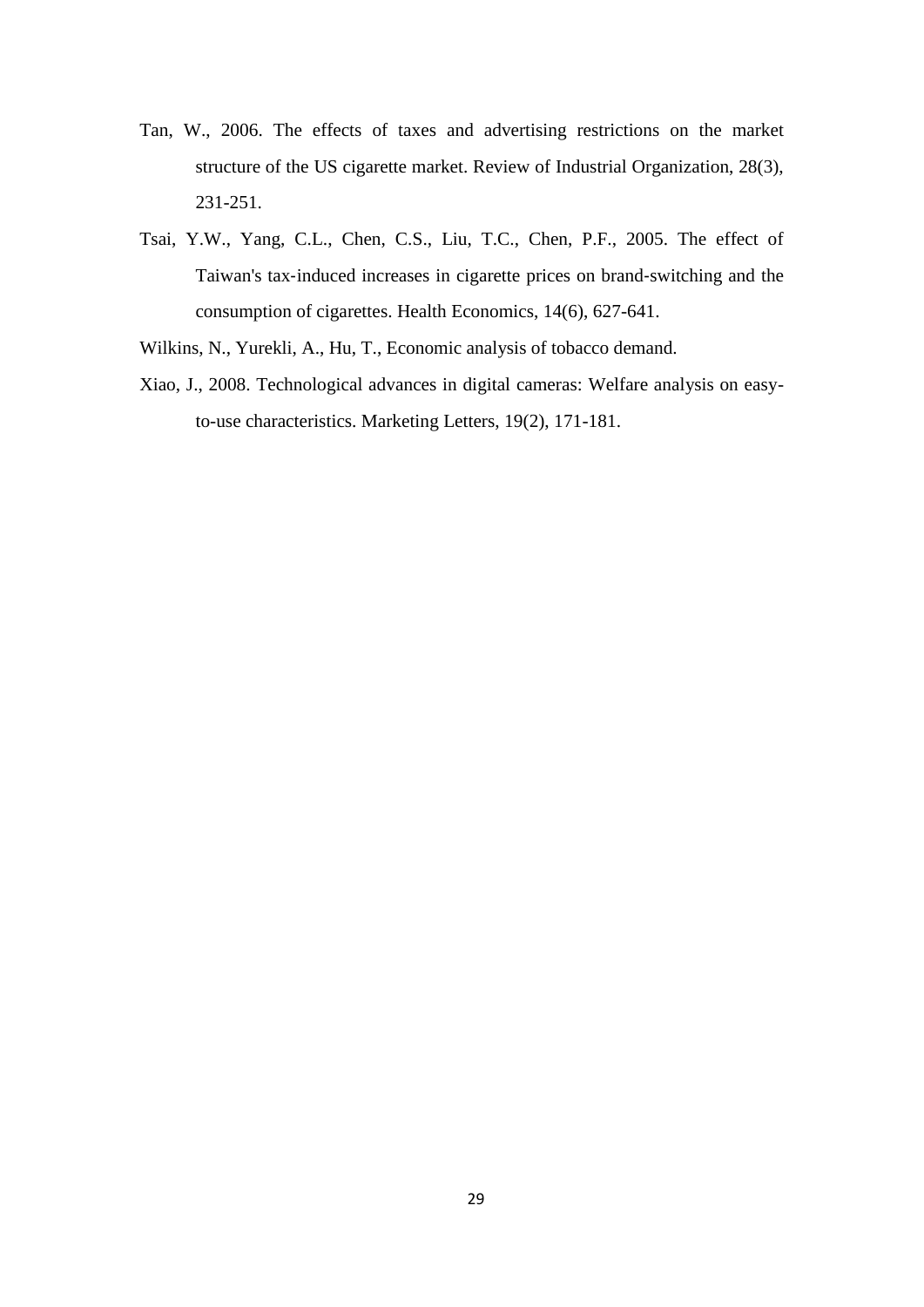

Figure 1. Cigarette Sales in China 2005-2010

Notes: Total cigarette sales in China are obtained from *China Tobacco Year Book 2005-2010*.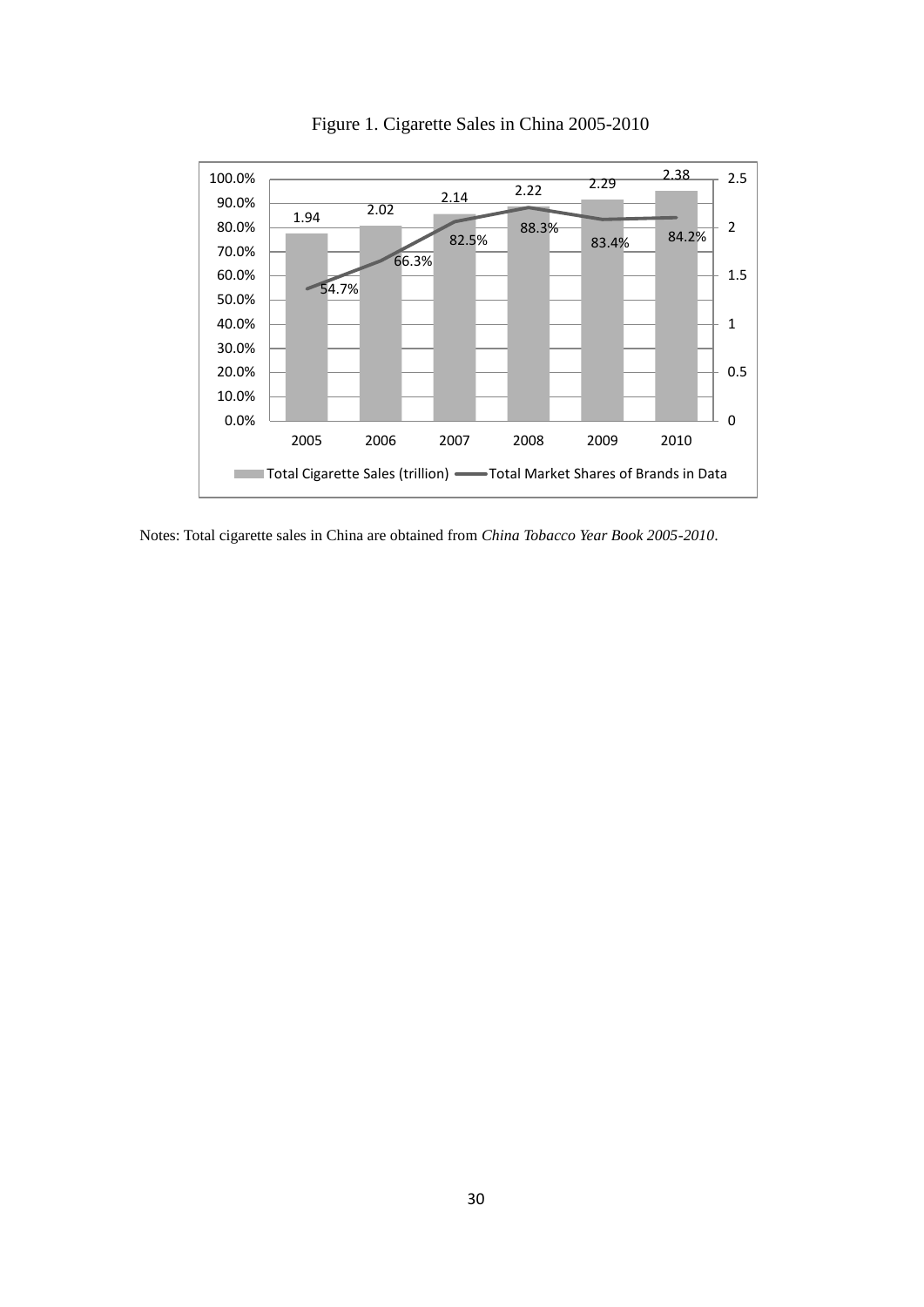

Figure 2 Market Shares of Popular Cigarette Brands in China 2005-2010

 Note: Numbers in parenthesis are the highest market shares achieved during 2005 to 2010 for each brand.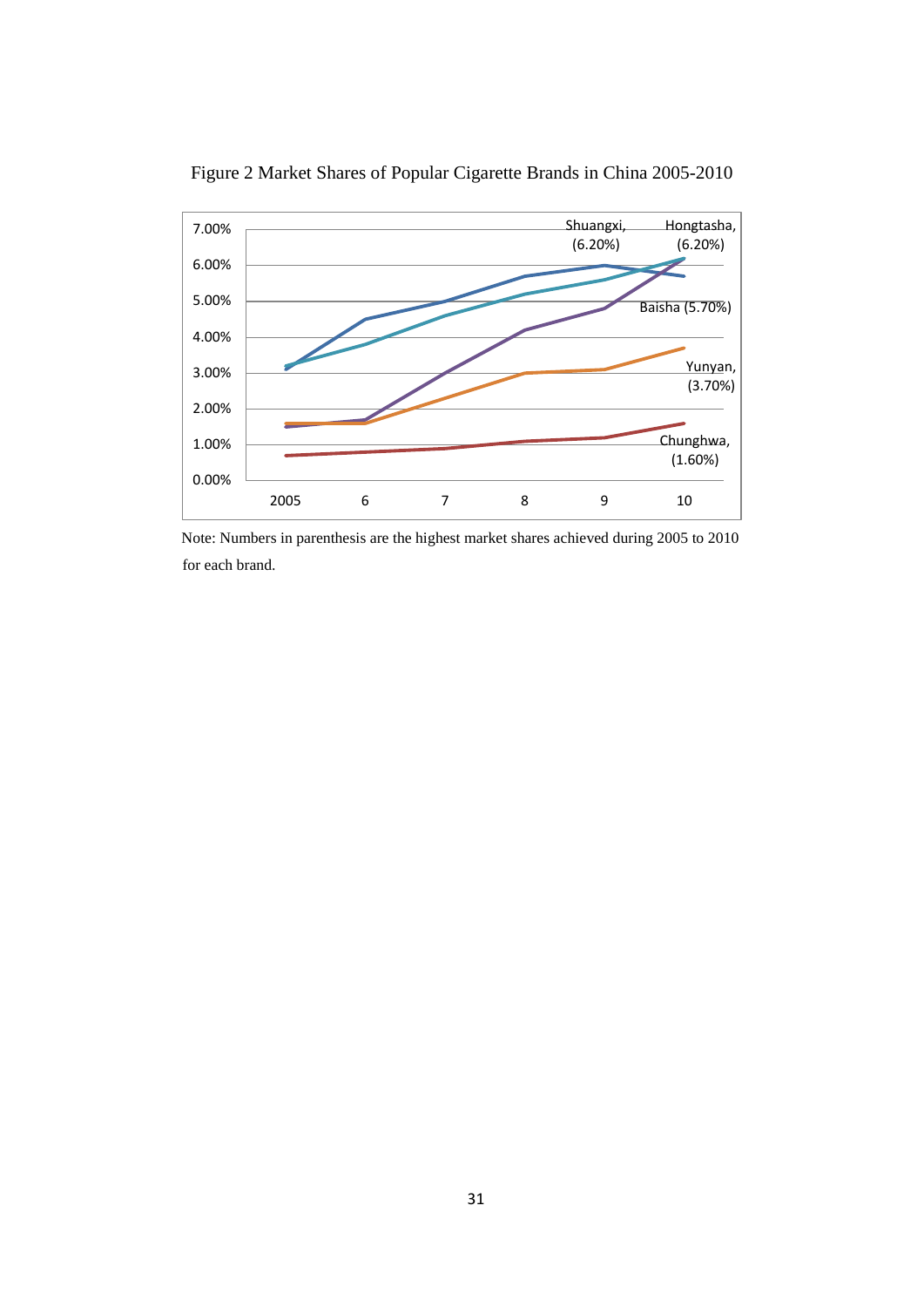|                                                            | Before May 2009                   | After May 2009                    |
|------------------------------------------------------------|-----------------------------------|-----------------------------------|
| Specific excise tax per pack<br>Ad valorem excise tax rate | 0.06 RMB                          | 0.06 RMB                          |
| Class A cigarettes                                         | Price per pack $\geq$ 5RMB<br>45% | Price per pack $\geq$ 7RMB<br>56% |
| Class B cigarettes                                         | Price per pack $<$ 5RMB<br>30%    | Price per pack $<$ 7RMB<br>36%    |
| Wholesale price tax                                        | $0\%$                             | 5%                                |

Table 1 Cigarette Taxation in China Before and After May 2009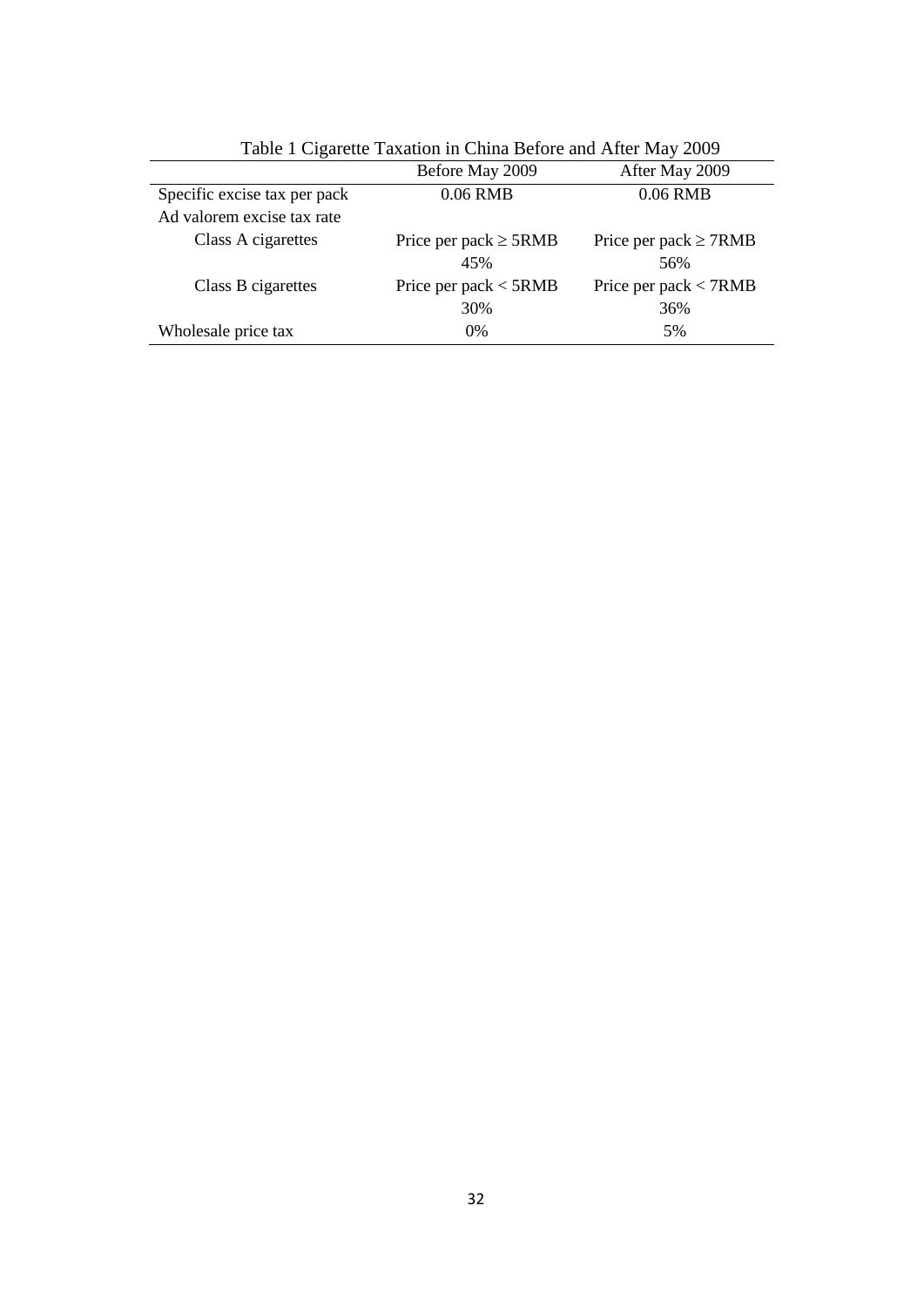|                                     |        |       | <b>Full Sample</b> |        | High Tier<br>Cigarettes<br>(Class A) | Low Tier<br>Cigarettes<br>(Class B) |       |
|-------------------------------------|--------|-------|--------------------|--------|--------------------------------------|-------------------------------------|-------|
|                                     | (1)    | (2)   | (3)                | (4)    | (5)                                  | (6)                                 | (7)   |
| Variables                           | Mean   | S.D.  | Min                | Max    | Mean                                 | Mean                                |       |
| Observed market share               | 0.013  | 0.014 | 0.001              | 0.062  | 0.016                                | 0.010                               | ***   |
| Price per pack (RMB in 2005)        | 7.852  | 6.471 | 1.930              | 42.014 | 11.090                               | 4.071                               | ***   |
| Tar (mg/cigarette)                  | 11.657 | 1.238 | 5.780              | 13.580 | 12.103                               | 11.221                              | $***$ |
| Nicotine (mg/cigarette)             | 1.117  | 0.131 | 0.560              | 1.350  | 1.094                                | 1.120                               |       |
| $CO$ (mg/cigarette)                 | 11.830 | 1.198 | 7.880              | 14.00  | 11.967                               | 12.122                              |       |
| Num, of varieties within brand      | 6.875  | 3.952 | 2                  | 12     | 7.024                                | 6.493                               |       |
| Smoking intensity $(a_t)$           | 1.128  | 0.106 | 1                  | 1.283  | 1.128                                | 1.128                               |       |
| Expected price change $(P_{t+1}^e)$ | 0.468  | 0.499 | $\mathbf{0}$       | 1      | 0.469                                | 0.465                               |       |

Table 2 Descriptive Statistics at the Brand Level

Note: The last column indicates if column (5) and column (6) are significantly different based on the t test: \* *p*<0.10, \*\* *p*<0.05, \*\*\* *p*<0.01.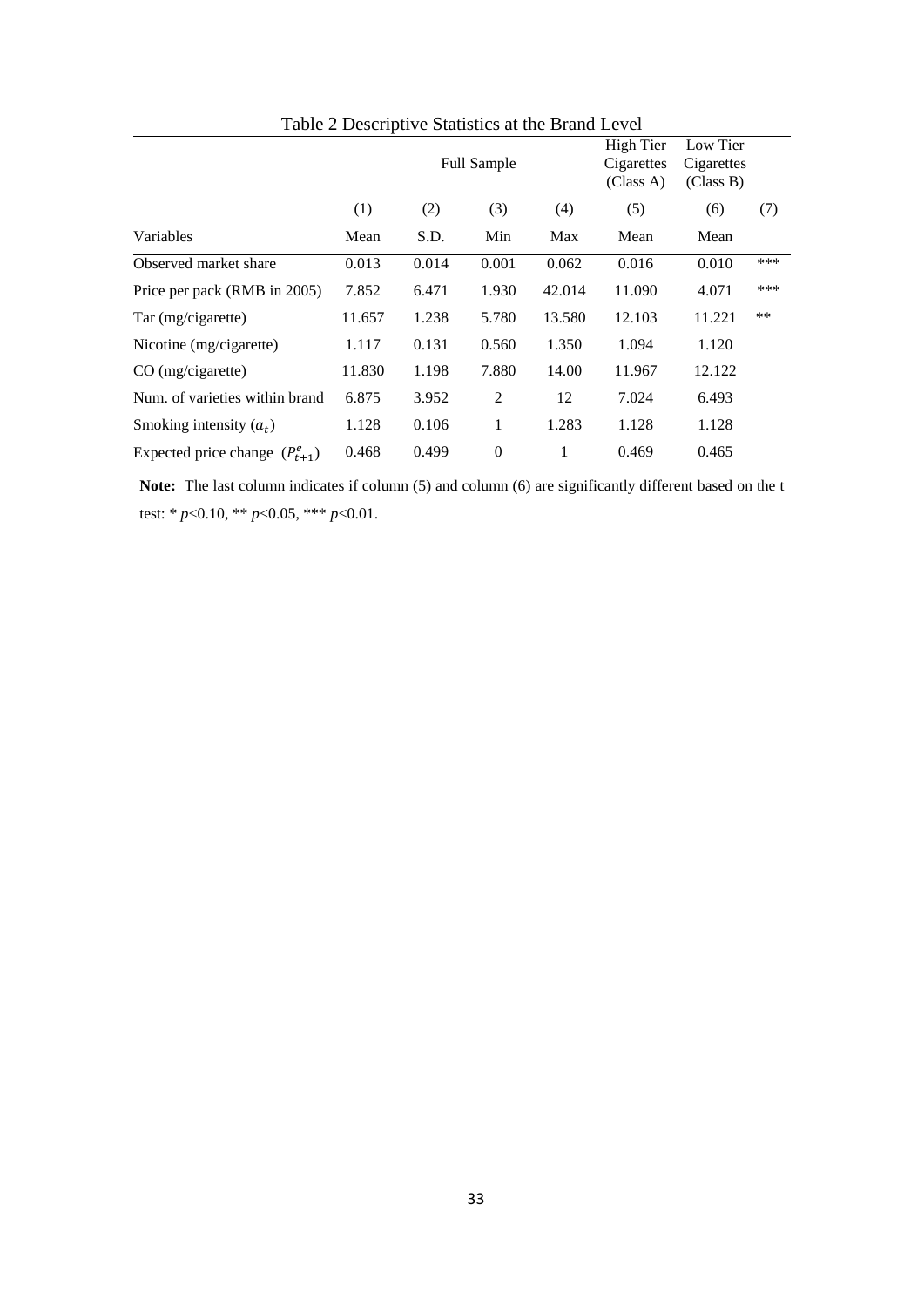|                                                | <b>Table 3 Parameter Estimates</b> |             |             |             |
|------------------------------------------------|------------------------------------|-------------|-------------|-------------|
|                                                | Logit                              | Nested      | Nested      | Nested      |
|                                                |                                    | Logit       | Logit       | Logit       |
|                                                | <b>OLS</b>                         | <b>OLS</b>  | 2SLS        | <b>GMM</b>  |
|                                                | (1)                                | (2)         | (3)         | (4)         |
| Price                                          | 0.012                              | 0.005       | $-0.026**$  | $-0.021***$ |
|                                                | (0.009)                            | (0.004)     | (0.010)     | (0.005)     |
| $\ln (s_{it gt})$                              |                                    | $0.967***$  | $0.671***$  | $0.752***$  |
|                                                |                                    | (0.023)     | (0.101)     | (0.153)     |
| Expected price change $(P_{t+1}^e)$            | $-0.015$                           | $-0.107***$ | $-0.188***$ | $-0.197***$ |
|                                                | (0.031)                            | (0.013)     | (0.048)     | (0.065)     |
| Smoking Intensity $(a_t)$                      | 1.470***                           | 1.683***    | 1.083***    | $1.152***$  |
|                                                | (0.618)                            | (0.066)     | (0.302)     | (0.230)     |
| Tar (mg/cigarette)                             | 0.024                              | $0.061**$   | $0.040**$   | $0.039***$  |
|                                                | (0.016)                            | (0.015)     | (0.019)     | (0.009)     |
| Nicotine (mg/nicotine)                         | $-0.268$                           | 0.062       | $-0.159$    | 0.092       |
|                                                | (0.684)                            | (0.161)     | (0.382)     | (0.239)     |
| $CO$ (mg/nicotine)                             | 0.074                              | $-0.138$    | 0.163       | 0.127       |
|                                                | (0.076)                            | (0.272)     | (0.471)     | (0.339)     |
| In(number of varieties)                        | 0.263                              | 0.182       | 0.257       | 0.240       |
|                                                | (0.457)                            | (0.173)     | (0.364)     | (0.381)     |
| Constant                                       | $-7.783***$                        | $-6.297***$ | $-5.079***$ | $-6.733***$ |
|                                                | (0.893)                            | (1.128)     | (1.644)     | (1.013)     |
| First-stage F statistics for Price             |                                    |             | 6.73        |             |
|                                                |                                    |             | $(P=0.000)$ |             |
| First-stage F statistics for $\ln (s_{it gt})$ |                                    |             | 348.15      |             |
| First-stage F statistics for $P_{t+1}^e$       |                                    |             | 1267.91     |             |
| Over-identification test (Hansen's J)          |                                    |             | 5.105       | 5.196       |
|                                                |                                    |             | $(P=0.403)$ | $(P=0.393)$ |
| $R^2$                                          | 0.863                              | 0.989       | 0.923       | 0.901       |
| $\mathbf N$                                    | 348                                | 348         | 348         | 348         |

Note: The dependent variable is the log of relative market share  $\ln(s_{jt}) - \ln(s_{0t})$ . All specifications include the full sets of manufacturer and year dummies. Robust standard errors are in parentheses. \* denotes statistical significance at 10% level, \*\* denotes statistical significance at 5% level, and \*\*\* denotes statistical significance at 1% level.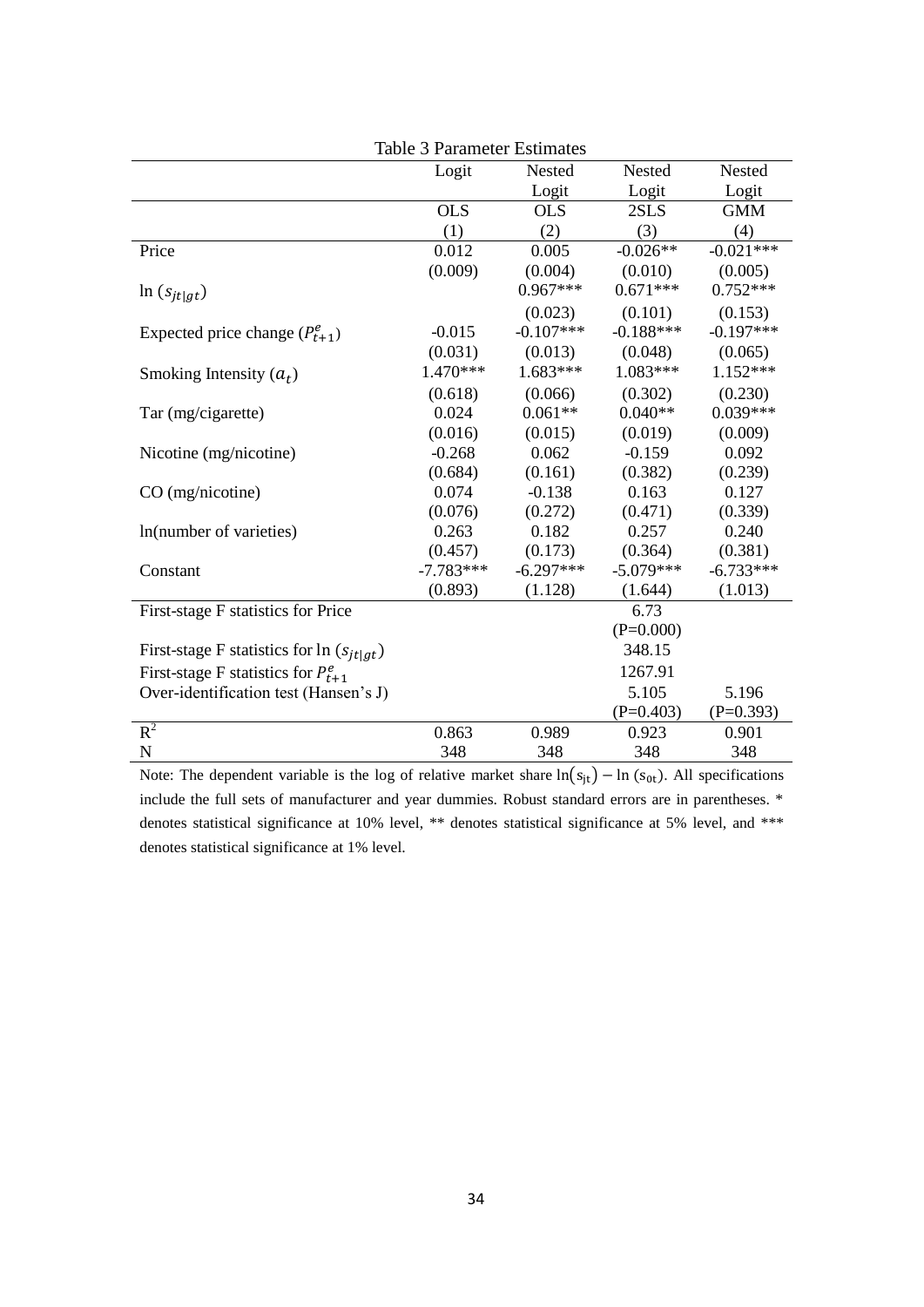| Year\Class                                                      | Class A  | Class B  | Average  |  |  |  |
|-----------------------------------------------------------------|----------|----------|----------|--|--|--|
| Panel I. Own-price elasticity by year and class                 |          |          |          |  |  |  |
| 2005                                                            | $-0.837$ | $-0.555$ | $-0.774$ |  |  |  |
| 2006                                                            | $-0.852$ | $-0.582$ | $-0.765$ |  |  |  |
| 2007                                                            | $-0.864$ | $-0.610$ | $-0.784$ |  |  |  |
| 2008                                                            | $-0.905$ | $-0.598$ | $-0.825$ |  |  |  |
| 2009                                                            | $-0.928$ | $-0.630$ | $-0.814$ |  |  |  |
| 2010                                                            | $-0.919$ | $-0.624$ | $-0.803$ |  |  |  |
| Average                                                         | $-0.902$ | $-0.635$ | $-0.805$ |  |  |  |
| Panel II. Within-class-cross-price elasticity by year and class |          |          |          |  |  |  |
| 2005                                                            | 0.134    | 0.187    | 0.150    |  |  |  |
| 2006                                                            | 0.156    | 0.195    | 0.165    |  |  |  |
| 2007                                                            | 0.105    | 0.172    | 0.146    |  |  |  |
| 2008                                                            | 0.108    | 0.144    | 0.122    |  |  |  |
| 2009                                                            | 0.131    | 0.155    | 0.136    |  |  |  |
| 2010                                                            | 0.120    | 0.149    | 0.127    |  |  |  |
| Average                                                         | 0.139    | 0.158    | 0.146    |  |  |  |
| Panel III. Cross-class-cross-price elasticity by year and class |          |          |          |  |  |  |
| 2005                                                            | 0.020    | 0.045    | 0.028    |  |  |  |
| 2006                                                            | 0.016    | 0.049    | 0.026    |  |  |  |
| 2007                                                            | 0.019    | 0.03     | 0.025    |  |  |  |
| 2008                                                            | 0.018    | 0.042    | 0.026    |  |  |  |
| 2009                                                            | 0.017    | 0.035    | 0.023    |  |  |  |
| 2010                                                            | 0.021    | 0.040    | 0.024    |  |  |  |
| Average                                                         | 0.019    | 0.043    | 0.024    |  |  |  |

Table 4 Own- and Cross- Price Elasticities by Year and Class

 Note: Elasticities are sales-weighted average. Above elasticities are short-run elasticities in that the expectations for future cigarette prices are kept constant.